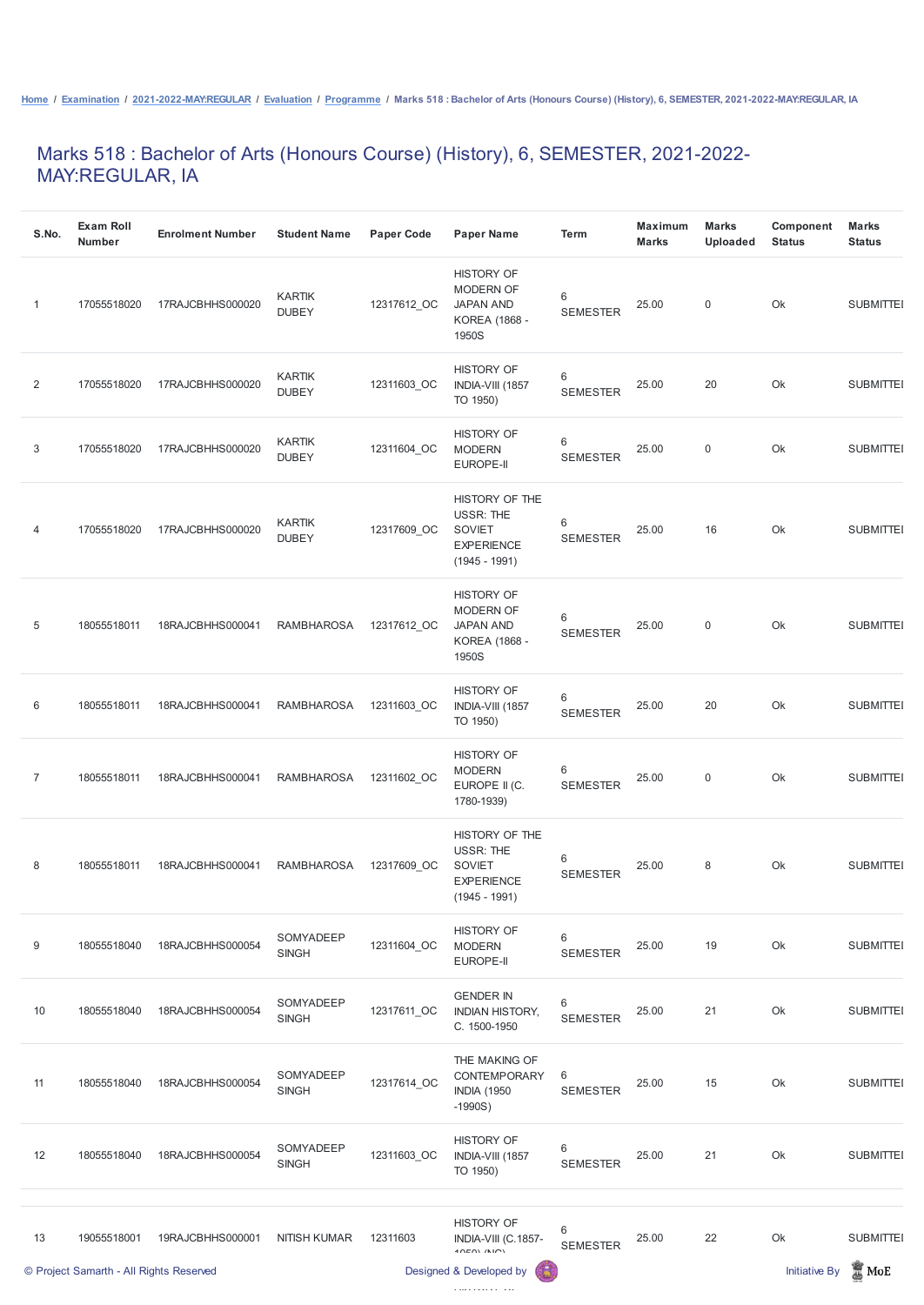| 14 | 19055518001 | 19RAJCBHHS000001 | <b>NITISH KUMAR</b>            | 12311604 | <b>THU TUTTE</b><br><b>MODERN</b><br>EUROPE -II (NC)                                            | 6<br><b>SEMESTER</b>     | 25.00 | 21 | Ok | <b>SUBMITTEI</b> |
|----|-------------|------------------|--------------------------------|----------|-------------------------------------------------------------------------------------------------|--------------------------|-------|----|----|------------------|
| 15 | 19055518001 | 19RAJCBHHS000001 | <b>NITISH KUMAR</b>            | 12317611 | <b>GENDER IN</b><br><b>INDIAN HISTORY,</b><br>C. 1500-1950 (NC)                                 | 6<br><b>SEMESTER</b>     | 25.00 | 18 | Ok | <b>SUBMITTEI</b> |
| 16 | 19055518001 | 19RAJCBHHS000001 | <b>NITISH KUMAR</b>            | 12317614 | THE MAKING OF<br><b>CONTEMPORARY</b><br><b>INDIA (1950-</b><br>1990S)                           | 6<br><b>SEMESTER</b>     | 25.00 | 20 | Ok | <b>SUBMITTEI</b> |
| 17 | 19055518002 | ERN19055518002   | <b>SUMIT KUMAR</b>             | 12311603 | <b>HISTORY OF</b><br>INDIA-VIII (C.1857-<br>1950) (NC)                                          | 6<br><b>SEMESTER</b>     | 25.00 | 22 | Ok | <b>SUBMITTEI</b> |
| 18 | 19055518002 | ERN19055518002   | <b>SUMIT KUMAR</b>             | 12311604 | <b>HISTORY OF</b><br><b>MODERN</b><br>EUROPE -II (NC)                                           | 6<br><b>SEMESTER</b>     | 25.00 | 23 | Ok | <b>SUBMITTEI</b> |
| 19 | 19055518002 | ERN19055518002   | <b>SUMIT KUMAR</b>             | 12317611 | <b>GENDER IN</b><br><b>INDIAN HISTORY,</b><br>C. 1500-1950 (NC)                                 | 6<br><b>SEMESTER</b>     | 25.00 | 22 | Ok | <b>SUBMITTEI</b> |
| 20 | 19055518002 | ERN19055518002   | <b>SUMIT KUMAR</b>             | 12317614 | THE MAKING OF<br>CONTEMPORARY<br><b>INDIA (1950-</b><br>1990S)                                  | 6<br><b>SEMESTER</b>     | 25.00 | 24 | Ok | <b>SUBMITTEI</b> |
| 21 | 19055518003 | 19RAJCBHHS000003 | <b>SWEETY</b><br><b>PATHAK</b> | 12311603 | <b>HISTORY OF</b><br>INDIA-VIII (C.1857-<br>1950) (NC)                                          | 6<br><b>SEMESTER</b>     | 25.00 | 22 | Ok | <b>SUBMITTEI</b> |
| 22 | 19055518003 | 19RAJCBHHS000003 | <b>SWEETY</b><br><b>PATHAK</b> | 12317609 | HISTORY OF THE<br><b>USSR: THE</b><br><b>SOVIET</b><br><b>EXPERIENCE</b><br>$(1945 - 1991)(NC)$ | 6<br><b>SEMESTER</b>     | 25.00 | 23 | Ok | <b>SUBMITTEI</b> |
| 23 | 19055518003 | 19RAJCBHHS000003 | SWEETY<br><b>PATHAK</b>        | 12311604 | <b>HISTORY OF</b><br><b>MODERN</b><br>EUROPE -II (NC)                                           | $\,6$<br><b>SEMESTER</b> | 25.00 | 23 | Ok | <b>SUBMITTEI</b> |
| 24 | 19055518003 | 19RAJCBHHS000003 | <b>SWEETY</b><br><b>PATHAK</b> | 12317614 | THE MAKING OF<br><b>CONTEMPORARY</b><br><b>INDIA (1950-</b><br>1990S)                           | 6<br><b>SEMESTER</b>     | 25.00 | 24 | Ok | <b>SUBMITTEI</b> |
| 25 | 19055518004 | 19RAJCBHHS000004 | <b>HITESHI</b>                 | 12311603 | <b>HISTORY OF</b><br>INDIA-VIII (C.1857-<br>1950) (NC)                                          | 6<br><b>SEMESTER</b>     | 25.00 | 21 | Ok | <b>SUBMITTEI</b> |
| 26 | 19055518004 | 19RAJCBHHS000004 | <b>HITESHI</b>                 | 12311604 | <b>HISTORY OF</b><br><b>MODERN</b><br>EUROPE -II (NC)                                           | 6<br><b>SEMESTER</b>     | 25.00 | 23 | Ok | <b>SUBMITTEI</b> |
| 27 | 19055518004 | 19RAJCBHHS000004 | <b>HITESHI</b>                 | 12317611 | <b>GENDER IN</b><br><b>INDIAN HISTORY,</b><br>C. 1500-1950 (NC)                                 | 6<br><b>SEMESTER</b>     | 25.00 | 19 | Ok | <b>SUBMITTEI</b> |

| 28 | 19055518004 | 19RAJCBHHS000004 | <b>HITESHI</b>     | 12317614 | THE MAKING OF<br><b>CONTEMPORARY</b><br><b>INDIA (1950-</b><br>1990S) | 6<br><b>SEMESTER</b> | 25.00 | 24 | Ok | <b>SUBMITTEI</b> |
|----|-------------|------------------|--------------------|----------|-----------------------------------------------------------------------|----------------------|-------|----|----|------------------|
| 29 | 19055518005 | 19RAJCBHHS000005 | <b>SURAJ SINGH</b> | 12311603 | <b>HISTORY OF</b><br>INDIA-VIII (C.1857-<br>1950) (NC)                | 6<br><b>SEMESTER</b> | 25.00 | 21 | Ok | <b>SUBMITTEI</b> |

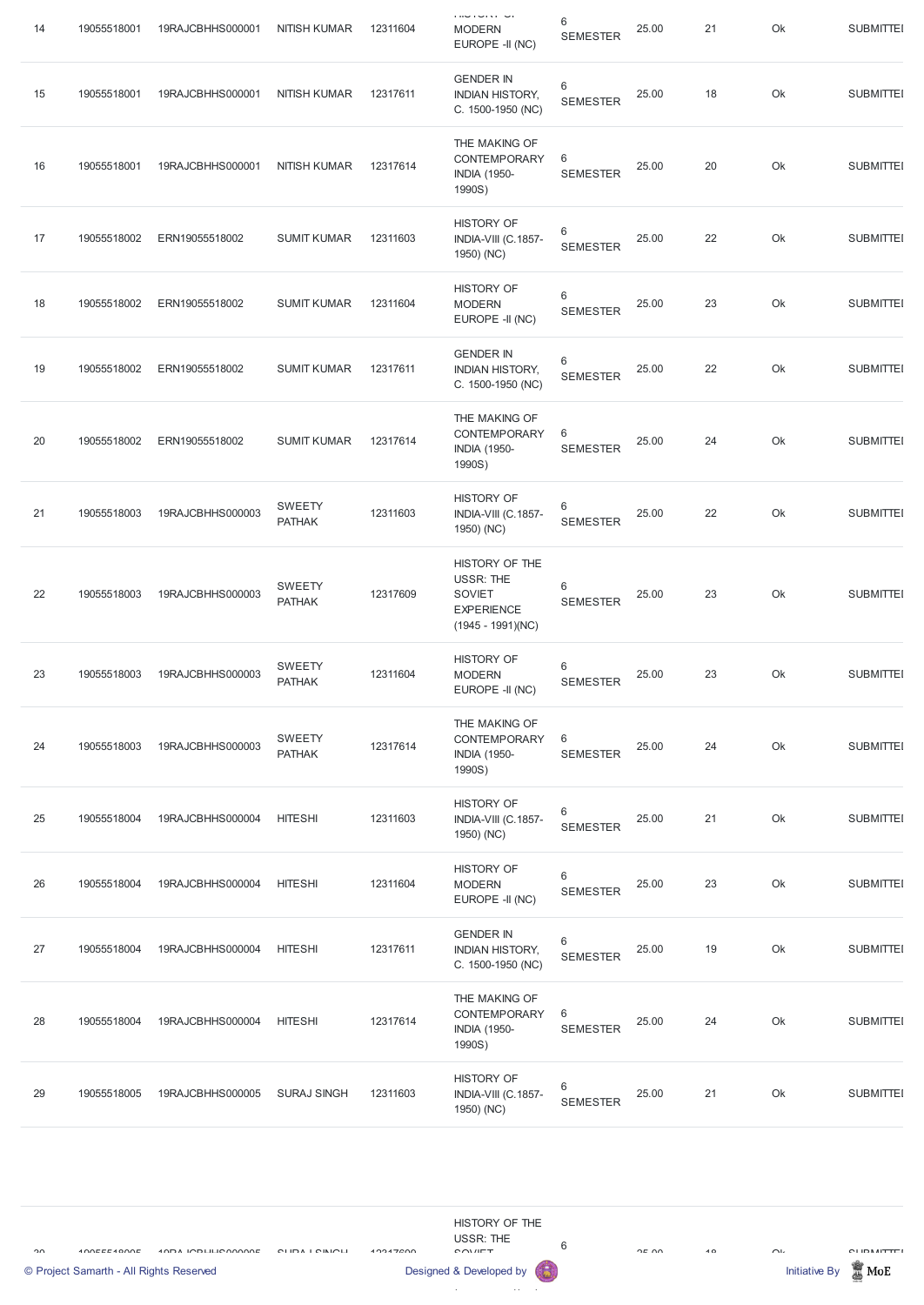| 31 | 19055518005 | 19RAJCBHHS000005 | <b>SURAJ SINGH</b>                 | 12311604 | <b>HISTORY OF</b><br><b>MODERN</b><br>EUROPE -II (NC)                                           | $\,6$<br><b>SEMESTER</b>   | 25.00 | 21 | Ok | <b>SUBMITTEI</b> |
|----|-------------|------------------|------------------------------------|----------|-------------------------------------------------------------------------------------------------|----------------------------|-------|----|----|------------------|
| 32 | 19055518005 | 19RAJCBHHS000005 | <b>SURAJ SINGH</b>                 | 12317617 | History of Modern<br>Japan (1868-<br>1950s)                                                     | $\,6\,$<br><b>SEMESTER</b> | 25.00 | 15 | Ok | <b>SUBMITTEI</b> |
| 33 | 19055518006 | 19RAJCBHHS000006 | <b>RAHUL</b>                       | 12311603 | <b>HISTORY OF</b><br>INDIA-VIII (C.1857-<br>1950) (NC)                                          | 6<br><b>SEMESTER</b>       | 25.00 | 22 | Ok | <b>SUBMITTEI</b> |
| 34 | 19055518006 | 19RAJCBHHS000006 | <b>RAHUL</b>                       | 12311604 | <b>HISTORY OF</b><br><b>MODERN</b><br>EUROPE -II (NC)                                           | $\,6$<br><b>SEMESTER</b>   | 25.00 | 21 | Ok | <b>SUBMITTEI</b> |
| 35 | 19055518006 | 19RAJCBHHS000006 | <b>RAHUL</b>                       | 12317611 | <b>GENDER IN</b><br><b>INDIAN HISTORY,</b><br>C. 1500-1950 (NC)                                 | 6<br><b>SEMESTER</b>       | 25.00 | 20 | Ok | <b>SUBMITTEI</b> |
| 36 | 19055518006 | 19RAJCBHHS000006 | <b>RAHUL</b>                       | 12317617 | History of Modern<br>Japan (1868-<br>1950s)                                                     | $\,6\,$<br><b>SEMESTER</b> | 25.00 | 15 | Ok | <b>SUBMITTEI</b> |
| 37 | 19055518007 | 19RAJCBHHS000007 | <b>SHOAEB</b><br>KHAN              | 12311603 | <b>HISTORY OF</b><br>INDIA-VIII (C.1857-<br>1950) (NC)                                          | 6<br><b>SEMESTER</b>       | 25.00 | 23 | Ok | <b>SUBMITTEI</b> |
| 38 | 19055518007 | 19RAJCBHHS000007 | <b>SHOAEB</b><br>KHAN              | 12311604 | <b>HISTORY OF</b><br><b>MODERN</b><br>EUROPE -II (NC)                                           | 6<br><b>SEMESTER</b>       | 25.00 | 21 | Ok | <b>SUBMITTEI</b> |
| 39 | 19055518007 | 19RAJCBHHS000007 | <b>SHOAEB</b><br><b>KHAN</b>       | 12317611 | <b>GENDER IN</b><br><b>INDIAN HISTORY,</b><br>C. 1500-1950 (NC)                                 | $6\,$<br><b>SEMESTER</b>   | 25.00 | 19 | Ok | <b>SUBMITTEI</b> |
| 40 | 19055518007 | 19RAJCBHHS000007 | <b>SHOAEB</b><br><b>KHAN</b>       | 12317614 | THE MAKING OF<br><b>CONTEMPORARY</b><br><b>INDIA (1950-</b><br>1990S)                           | 6<br><b>SEMESTER</b>       | 25.00 | 23 | Ok | <b>SUBMITTEI</b> |
| 41 | 19055518008 | 19RAJCBHHS000008 | <b>AYUSH</b><br><b>KUMAR SINHA</b> | 12311603 | <b>HISTORY OF</b><br>INDIA-VIII (C.1857-<br>1950) (NC)                                          | 6<br><b>SEMESTER</b>       | 25.00 | 24 | Ok | <b>SUBMITTEI</b> |
| 42 | 19055518008 | 19RAJCBHHS000008 | <b>AYUSH</b><br><b>KUMAR SINHA</b> | 12317609 | HISTORY OF THE<br><b>USSR: THE</b><br><b>SOVIET</b><br><b>EXPERIENCE</b><br>$(1945 - 1991)(NC)$ | 6<br><b>SEMESTER</b>       | 25.00 | 24 | Ok | <b>SUBMITTEI</b> |
| 43 | 19055518008 | 19RAJCBHHS000008 | <b>AYUSH</b><br><b>KUMAR SINHA</b> | 12311604 | <b>HISTORY OF</b><br><b>MODERN</b><br>EUROPE -II (NC)                                           | $\,6$<br><b>SEMESTER</b>   | 25.00 | 23 | Ok | <b>SUBMITTEI</b> |
| 44 | 19055518008 | 19RAJCBHHS000008 | <b>AYUSH</b><br><b>KUMAR SINHA</b> | 12317617 | History of Modern<br>Japan (1868-<br>1950s)                                                     | $\,6$<br><b>SEMESTER</b>   | 25.00 | 20 | Ok | <b>SUBMITTEI</b> |

 $\hat{N}$  ( ) and ) and  $\hat{N}$  ( ) and ) and ) and ) and ) and ) and ) and ) and ) and ) and ) and ) and ) and ) and ) and ) and ) and ) and ) and ) and ) and ) and ) and ) and ) and ) and ) and ) and ) and ) and ) and ) a

|    | © Project Samarth - All Rights Reserved |                |                                          |          | Designed & Developed by                                         |                            |       |    | <b>Initiative By</b> | $\frac{1}{20}$ MoE |
|----|-----------------------------------------|----------------|------------------------------------------|----------|-----------------------------------------------------------------|----------------------------|-------|----|----------------------|--------------------|
| 48 | 19055518010                             | ERN19055518010 | <b>HARSHIT</b><br>$L'/L$ in $A \wedge D$ | 12317614 | THE MAKING OF<br><b>CONTEMPORARY</b><br>$ININIA$ $110E0$        | 6<br>CEMECTED              | 25.00 | 19 | Ok                   | <b>SUBMITTEI</b>   |
| 47 | 19055518010                             | ERN19055518010 | <b>HARSHIT</b><br><b>KUMAR</b>           | 12317611 | <b>GENDER IN</b><br><b>INDIAN HISTORY,</b><br>C. 1500-1950 (NC) | $\,6\,$<br><b>SEMESTER</b> | 25.00 | 17 | Ok                   | <b>SUBMITTEI</b>   |
| 46 | 19055518010                             | ERN19055518010 | <b>HARSHIT</b><br><b>KUMAR</b>           | 12311604 | <b>HISTORY OF</b><br><b>MODERN</b><br>EUROPE -II (NC)           | 6<br><b>SEMESTER</b>       | 25.00 | 23 | Ok                   | <b>SUBMITTEI</b>   |
| 45 | 19055518010                             | ERN19055518010 | <b>HARSHIT</b><br><b>KUMAR</b>           | 12311603 | <b>HISTORY OF</b><br>INDIA-VIII (C.1857-<br>1950) (NC)          | 6<br><b>SEMESTER</b>       | 25.00 | 22 | Ok                   | <b>SUBMITTEI</b>   |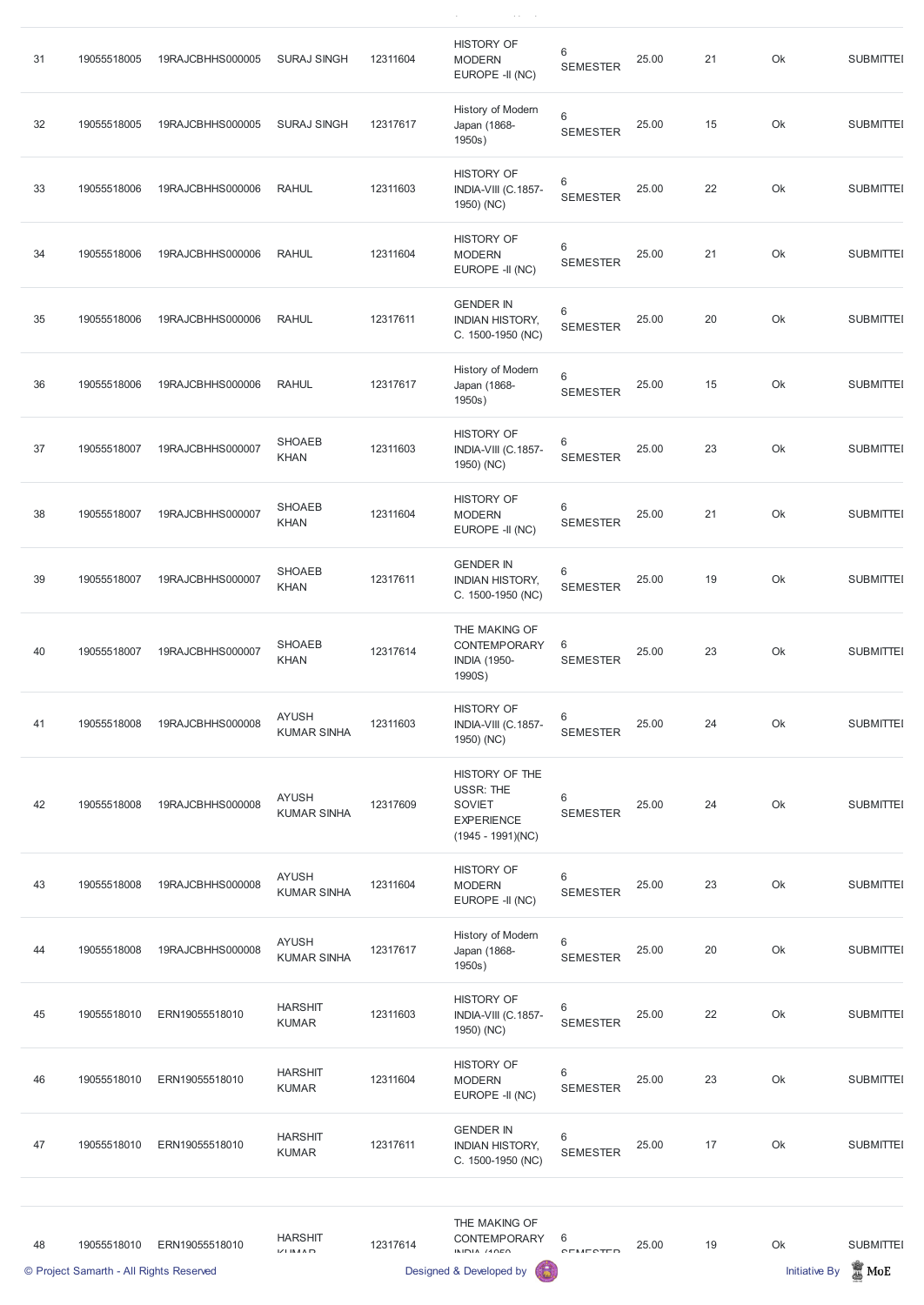| 49 | 19055518011 | 19RAJCBHHS000011 | <b>ABHAY</b><br><b>KUMAR</b><br><b>DHEWA</b> | 12311603 | <b>HISTORY OF</b><br>INDIA-VIII (C.1857-<br>1950) (NC)                                          | 6<br><b>SEMESTER</b>     | 25.00 | 22 | Ok | <b>SUBMITTEI</b> |
|----|-------------|------------------|----------------------------------------------|----------|-------------------------------------------------------------------------------------------------|--------------------------|-------|----|----|------------------|
| 50 | 19055518011 | 19RAJCBHHS000011 | <b>ABHAY</b><br><b>KUMAR</b><br><b>DHEWA</b> | 12311604 | <b>HISTORY OF</b><br><b>MODERN</b><br>EUROPE -II (NC)                                           | $\,6$<br><b>SEMESTER</b> | 25.00 | 22 | Ok | <b>SUBMITTEI</b> |
| 51 | 19055518011 | 19RAJCBHHS000011 | <b>ABHAY</b><br><b>KUMAR</b><br><b>DHEWA</b> | 12317611 | <b>GENDER IN</b><br><b>INDIAN HISTORY,</b><br>C. 1500-1950 (NC)                                 | 6<br><b>SEMESTER</b>     | 25.00 | 16 | Ok | <b>SUBMITTEI</b> |
| 52 | 19055518011 | 19RAJCBHHS000011 | <b>ABHAY</b><br><b>KUMAR</b><br><b>DHEWA</b> | 12317614 | THE MAKING OF<br><b>CONTEMPORARY</b><br><b>INDIA (1950-</b><br>1990S)                           | 6<br><b>SEMESTER</b>     | 25.00 | 21 | Ok | <b>SUBMITTEI</b> |
| 53 | 19055518012 | 19RAJCBHHS000012 | <b>AYUSH</b><br><b>KUMAR</b>                 | 12311603 | <b>HISTORY OF</b><br>INDIA-VIII (C.1857-<br>1950) (NC)                                          | 6<br><b>SEMESTER</b>     | 25.00 | 23 | Ok | <b>SUBMITTEI</b> |
| 54 | 19055518012 | 19RAJCBHHS000012 | <b>AYUSH</b><br><b>KUMAR</b>                 | 12311604 | <b>HISTORY OF</b><br><b>MODERN</b><br>EUROPE -II (NC)                                           | 6<br><b>SEMESTER</b>     | 25.00 | 23 | Ok | <b>SUBMITTEI</b> |
| 55 | 19055518012 | 19RAJCBHHS000012 | <b>AYUSH</b><br><b>KUMAR</b>                 | 12317611 | <b>GENDER IN</b><br><b>INDIAN HISTORY,</b><br>C. 1500-1950 (NC)                                 | 6<br><b>SEMESTER</b>     | 25.00 | 20 | Ok | <b>SUBMITTEI</b> |
| 56 | 19055518012 | 19RAJCBHHS000012 | <b>AYUSH</b><br><b>KUMAR</b>                 | 12317614 | THE MAKING OF<br>CONTEMPORARY<br><b>INDIA (1950-</b><br>1990S)                                  | 6<br><b>SEMESTER</b>     | 25.00 | 21 | Ok | <b>SUBMITTEI</b> |
| 57 | 19055518013 | 19RAJCBHHS000013 | SHAHNAWAJ                                    | 12311603 | <b>HISTORY OF</b><br>INDIA-VIII (C.1857-<br>1950) (NC)                                          | 6<br><b>SEMESTER</b>     | 25.00 | 23 | Ok | <b>SUBMITTEI</b> |
| 58 | 19055518013 | 19RAJCBHHS000013 | SHAHNAWAJ                                    | 12311604 | <b>HISTORY OF</b><br><b>MODERN</b><br>EUROPE -II (NC)                                           | 6<br><b>SEMESTER</b>     | 25.00 | 20 | Ok | <b>SUBMITTEI</b> |
| 59 | 19055518013 | 19RAJCBHHS000013 | SHAHNAWAJ                                    | 12317611 | <b>GENDER IN</b><br><b>INDIAN HISTORY,</b><br>C. 1500-1950 (NC)                                 | 6<br><b>SEMESTER</b>     | 25.00 | 20 | Ok | <b>SUBMITTEI</b> |
| 60 | 19055518013 | 19RAJCBHHS000013 | SHAHNAWAJ                                    | 12317614 | THE MAKING OF<br><b>CONTEMPORARY</b><br><b>INDIA (1950-</b><br>1990S)                           | 6<br><b>SEMESTER</b>     | 25.00 | 24 | Ok | <b>SUBMITTEI</b> |
| 61 | 19055518014 | ERN19055518014   | <b>TUSHAR</b><br><b>MEHRA</b>                | 12311603 | <b>HISTORY OF</b><br>INDIA-VIII (C.1857-<br>1950) (NC)                                          | 6<br><b>SEMESTER</b>     | 25.00 | 22 | Ok | <b>SUBMITTEI</b> |
| 62 | 19055518014 | ERN19055518014   | <b>TUSHAR</b><br><b>MEHRA</b>                | 12317609 | HISTORY OF THE<br><b>USSR: THE</b><br><b>SOVIET</b><br><b>EXPERIENCE</b><br>$(1945 - 1991)(NC)$ | 6<br><b>SEMESTER</b>     | 25.00 | 19 | Ok | <b>SUBMITTEI</b> |

| 63 | 19055518014 | ERN19055518014 | <b>TUSHAR</b><br><b>MEHRA</b> | 12311604 | <b>HISTORY OF</b><br><b>MODERN</b><br>EUROPE -II (NC)                 | 6<br><b>SEMESTER</b> | 25.00 | 23 | Ok | <b>SUBMITTEI</b> |
|----|-------------|----------------|-------------------------------|----------|-----------------------------------------------------------------------|----------------------|-------|----|----|------------------|
| 64 | 19055518014 | ERN19055518014 | <b>TUSHAR</b><br><b>MEHRA</b> | 12317614 | THE MAKING OF<br><b>CONTEMPORARY</b><br><b>INDIA (1950-</b><br>1990S) | 6<br><b>SEMESTER</b> | 25.00 | 18 | Ok | <b>SUBMITTEI</b> |
|    |             |                |                               |          |                                                                       |                      |       |    |    |                  |

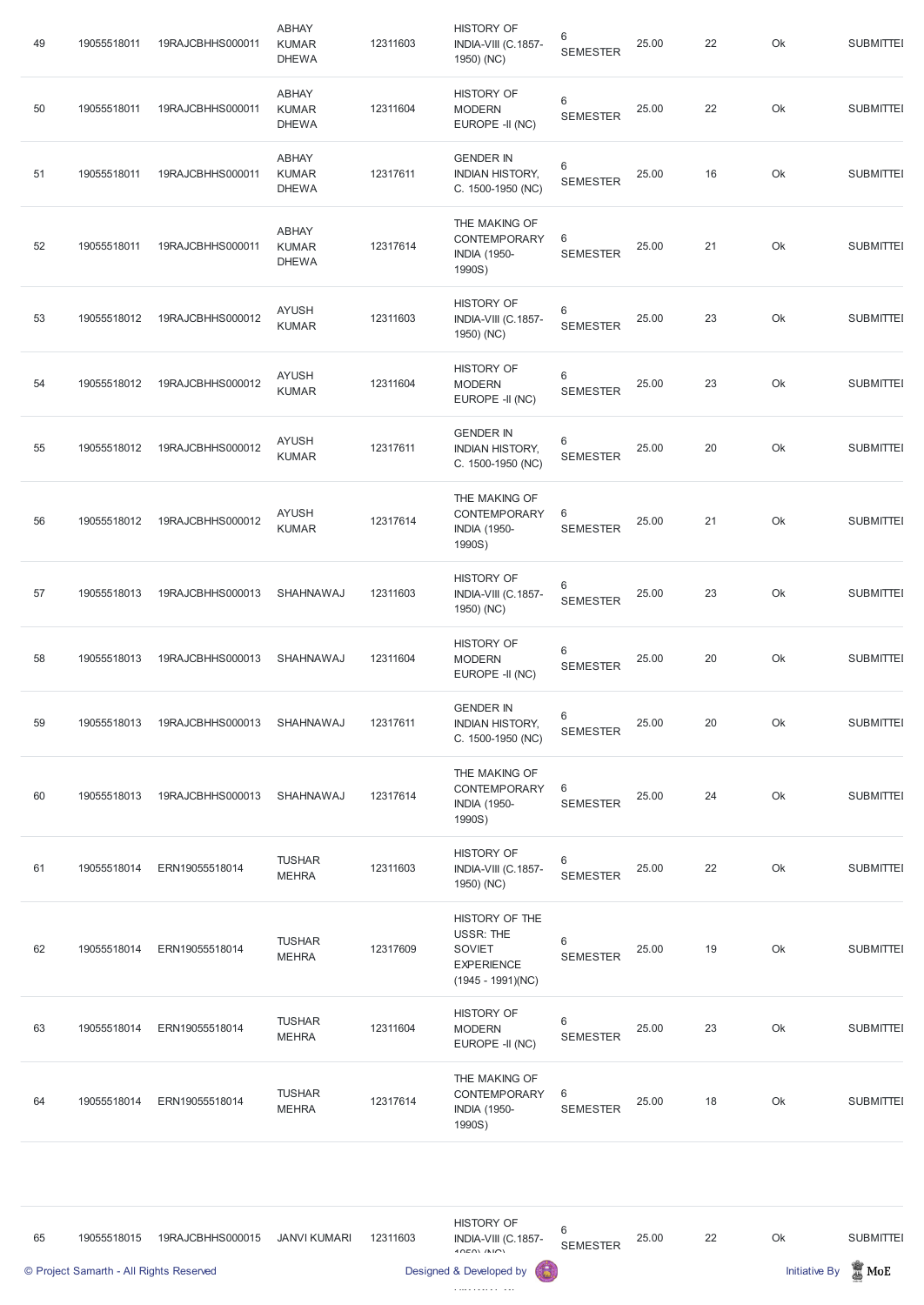| 66 | 19055518015                                            | 19RAJCBHHS000015 | <b>JANVI KUMARI</b>        | 12311604 | <b>CONTROLL</b><br><b>MODERN</b><br>EUROPE -II (NC)                                             | 6<br><b>SEMESTER</b>       | 25.00 | 21               | Ok                         | <b>SUBMITTEI</b>                    |
|----|--------------------------------------------------------|------------------|----------------------------|----------|-------------------------------------------------------------------------------------------------|----------------------------|-------|------------------|----------------------------|-------------------------------------|
| 67 | 19055518015                                            | 19RAJCBHHS000015 | <b>JANVI KUMARI</b>        | 12317611 | <b>GENDER IN</b><br><b>INDIAN HISTORY,</b><br>C. 1500-1950 (NC)                                 | 6<br><b>SEMESTER</b>       | 25.00 | 20               | Ok                         | <b>SUBMITTEI</b>                    |
| 68 | 19055518015                                            | 19RAJCBHHS000015 | <b>JANVI KUMARI</b>        | 12317614 | THE MAKING OF<br>CONTEMPORARY<br><b>INDIA (1950-</b><br>1990S)                                  | 6<br><b>SEMESTER</b>       | 25.00 | 24               | Ok                         | <b>SUBMITTEI</b>                    |
| 69 | 19055518016                                            | 19RAJCBHHS000016 | <b>RAJNEETA</b>            | 12311603 | <b>HISTORY OF</b><br>INDIA-VIII (C.1857-<br>1950) (NC)                                          | 6<br><b>SEMESTER</b>       | 25.00 | 20               | Ok                         | <b>SUBMITTEI</b>                    |
| 70 | 19055518016                                            | 19RAJCBHHS000016 | <b>RAJNEETA</b>            | 12317609 | HISTORY OF THE<br><b>USSR: THE</b><br><b>SOVIET</b><br><b>EXPERIENCE</b><br>$(1945 - 1991)(NC)$ | 6<br><b>SEMESTER</b>       | 25.00 | 11               | Ok                         | <b>SUBMITTEI</b>                    |
| 71 | 19055518016                                            | 19RAJCBHHS000016 | <b>RAJNEETA</b>            | 12311604 | <b>HISTORY OF</b><br><b>MODERN</b><br>EUROPE -II (NC)                                           | 6<br><b>SEMESTER</b>       | 25.00 | 20               | Ok                         | <b>SUBMITTEI</b>                    |
| 72 | 19055518016                                            | 19RAJCBHHS000016 | <b>RAJNEETA</b>            | 12317617 | History of Modern<br>Japan (1868-<br>1950s)                                                     | 6<br><b>SEMESTER</b>       | 25.00 | 13               | Ok                         | <b>SUBMITTEI</b>                    |
| 73 | 19055518017                                            | 19RAJCBHHS000017 | OM PRAKASH<br><b>MEENA</b> | 12311603 | <b>HISTORY OF</b><br>INDIA-VIII (C.1857-<br>1950) (NC)                                          | 6<br><b>SEMESTER</b>       | 25.00 | 22               | Ok                         | <b>SUBMITTEI</b>                    |
| 74 | 19055518017                                            | 19RAJCBHHS000017 | OM PRAKASH<br><b>MEENA</b> | 12311604 | <b>HISTORY OF</b><br><b>MODERN</b><br>EUROPE -II (NC)                                           | $\,6$<br><b>SEMESTER</b>   | 25.00 | 22               | Ok                         | <b>SUBMITTEI</b>                    |
| 75 | 19055518017                                            | 19RAJCBHHS000017 | OM PRAKASH<br><b>MEENA</b> | 12317611 | <b>GENDER IN</b><br><b>INDIAN HISTORY,</b><br>C. 1500-1950 (NC)                                 | 6<br><b>SEMESTER</b>       | 25.00 | 20               | Ok                         | <b>SUBMITTEI</b>                    |
| 76 | 19055518017                                            | 19RAJCBHHS000017 | OM PRAKASH<br><b>MEENA</b> | 12317617 | History of Modern<br>Japan (1868-<br>1950s)                                                     | 6<br><b>SEMESTER</b>       | 25.00 | 18               | Ok                         | <b>SUBMITTEI</b>                    |
| 77 | 19055518018                                            | ERN19055518018   | <b>ABHISHEK</b>            | 12311603 | <b>HISTORY OF</b><br>INDIA-VIII (C.1857-<br>1950) (NC)                                          | 6<br><b>SEMESTER</b>       | 25.00 | 23               | Ok                         | <b>SUBMITTEI</b>                    |
| 78 | 19055518018                                            | ERN19055518018   | <b>ABHISHEK</b>            | 12311604 | <b>HISTORY OF</b><br><b>MODERN</b><br>EUROPE -II (NC)                                           | 6<br><b>SEMESTER</b>       | 25.00 | 21               | Ok                         | <b>SUBMITTEI</b>                    |
| 79 | 19055518018                                            | ERN19055518018   | <b>ABHISHEK</b>            | 12317611 | <b>GENDER IN</b><br><b>INDIAN HISTORY,</b><br>C. 1500-1950 (NC)                                 | 6<br><b>SEMESTER</b>       | 25.00 | 15               | Ok                         | <b>SUBMITTEI</b>                    |
| 80 | 19055518018                                            | ERN19055518018   | <b>ABHISHEK</b>            | 12317617 | History of Modern<br>Japan (1868-<br>1950s)                                                     | $\,6\,$<br><b>SEMESTER</b> | 25.00 | 15               | Ok                         | <b>SUBMITTEI</b>                    |
| 81 | 19055518020                                            | 19RAJCBHHS000020 | <b>AMAN BHARTI</b>         | 12311603 | <b>HISTORY OF</b><br>INDIA-VIII (C.1857-<br>1950) (NC)                                          | $\,6$<br><b>SEMESTER</b>   | 25.00 | 20               | Ok                         | <b>SUBMITTEI</b>                    |
| 82 | 19055518020                                            | 19RAJCBHHS000020 | <b>AMAN BHARTI</b>         | 12317609 | HISTORY OF THE<br><b>USSR: THE</b><br><b>SOVIET</b><br><b>EXPERIENCE</b><br>$(1945 - 1991)(NC)$ | 6<br><b>SEMESTER</b>       | 25.00 | 10               | Ok                         | <b>SUBMITTEI</b>                    |
| 83 | 19055518020<br>© Project Samarth - All Rights Reserved | 19RAJCBHHS000020 | <b>AMAN BHARTI</b>         | 12311604 | <b>HISTORY OF</b><br><b>MODERN</b><br>ELIDADE IL (NO)<br>Designed & Developed by                | $\,6\,$<br><b>SEMESTER</b> | 25.00 | $\boldsymbol{0}$ | Ok<br><b>Initiative By</b> | <b>SUBMITTEI</b><br>$\mathbb Z$ MoE |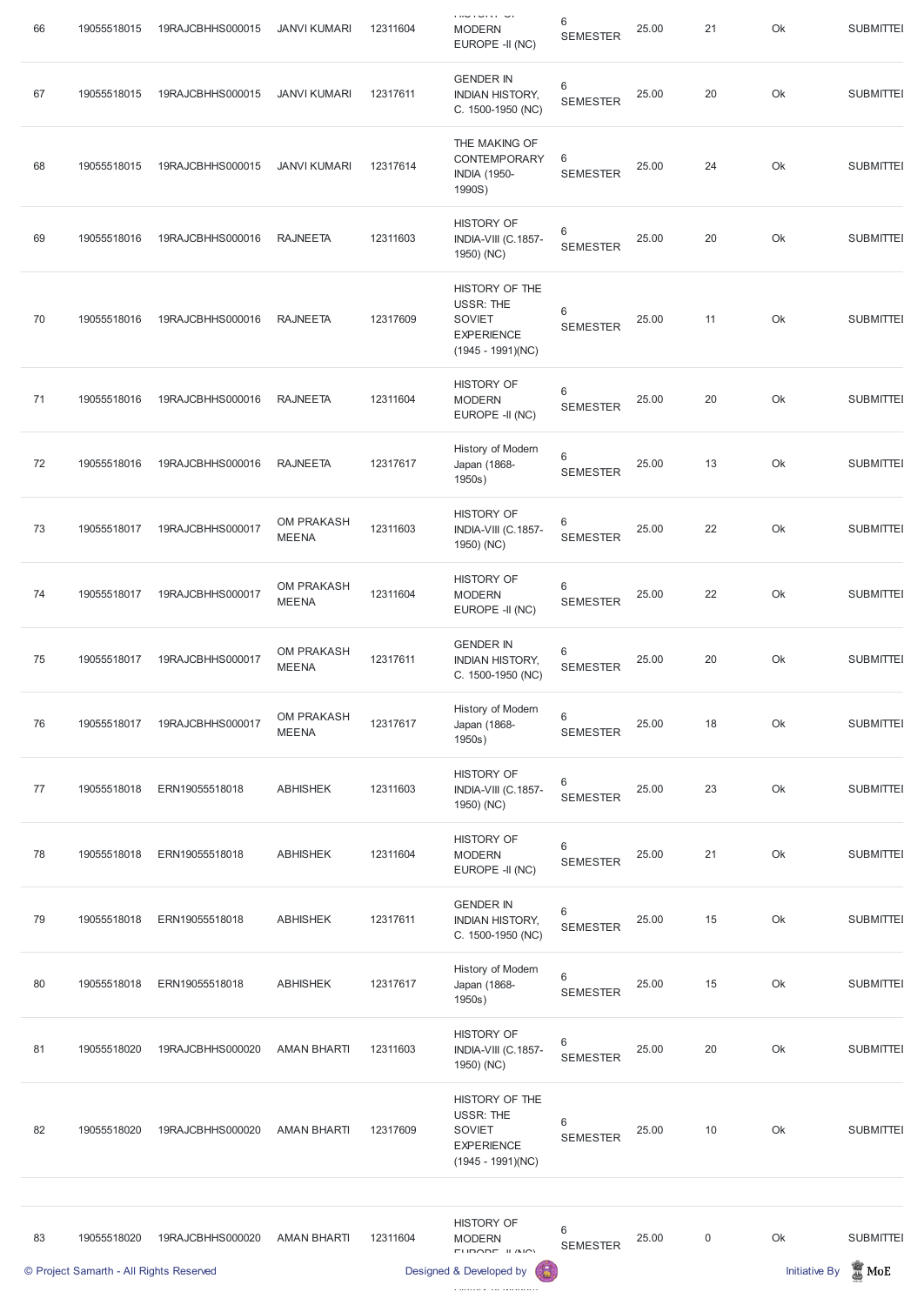| 84  | 19055518020                             | 19RAJCBHHS000020 | <b>AMAN BHARTI</b>                | 12317617 | <b>I HULUI J</b> UI IVIUWUITI<br>Japan (1868-<br>1950s)                                         | 6<br><b>SEMESTER</b>               | 25.00 | 11 | Ok                   | <b>SUBMITTEI</b> |
|-----|-----------------------------------------|------------------|-----------------------------------|----------|-------------------------------------------------------------------------------------------------|------------------------------------|-------|----|----------------------|------------------|
| 85  | 19055518021                             | 19RAJCBHHS000021 | <b>TANU YADAV</b>                 | 12311603 | <b>HISTORY OF</b><br>INDIA-VIII (C.1857-<br>1950) (NC)                                          | $\,6\,$<br><b>SEMESTER</b>         | 25.00 | 20 | Ok                   | <b>SUBMITTEI</b> |
| 86  | 19055518021                             | 19RAJCBHHS000021 | <b>TANU YADAV</b>                 | 12317609 | HISTORY OF THE<br><b>USSR: THE</b><br><b>SOVIET</b><br><b>EXPERIENCE</b><br>$(1945 - 1991)(NC)$ | 6<br><b>SEMESTER</b>               | 25.00 | 16 | Ok                   | <b>SUBMITTEI</b> |
| 87  | 19055518021                             | 19RAJCBHHS000021 | <b>TANU YADAV</b>                 | 12311604 | <b>HISTORY OF</b><br><b>MODERN</b><br>EUROPE -II (NC)                                           | 6<br><b>SEMESTER</b>               | 25.00 | 22 | Ok                   | <b>SUBMITTEI</b> |
| 88  | 19055518021                             | 19RAJCBHHS000021 | <b>TANU YADAV</b>                 | 12317617 | History of Modern<br>Japan (1868-<br>1950s)                                                     | 6<br><b>SEMESTER</b>               | 25.00 | 15 | Ok                   | <b>SUBMITTEI</b> |
| 89  | 19055518022                             | 19RAJCBHHS000022 | <b>PRIYANSHI</b><br><b>SHAKYA</b> | 12311603 | <b>HISTORY OF</b><br>INDIA-VIII (C.1857-<br>1950) (NC)                                          | 6<br><b>SEMESTER</b>               | 25.00 | 22 | Ok                   | <b>SUBMITTEI</b> |
| 90  | 19055518022                             | 19RAJCBHHS000022 | <b>PRIYANSHI</b><br><b>SHAKYA</b> | 12311604 | <b>HISTORY OF</b><br><b>MODERN</b><br>EUROPE -II (NC)                                           | 6<br><b>SEMESTER</b>               | 25.00 | 23 | Ok                   | <b>SUBMITTEI</b> |
| 91  | 19055518022                             | 19RAJCBHHS000022 | <b>PRIYANSHI</b><br><b>SHAKYA</b> | 12317611 | <b>GENDER IN</b><br><b>INDIAN HISTORY,</b><br>C. 1500-1950 (NC)                                 | $6\phantom{1}$<br><b>SEMESTER</b>  | 25.00 | 20 | Ok                   | <b>SUBMITTEI</b> |
| 92  | 19055518022                             | 19RAJCBHHS000022 | <b>PRIYANSHI</b><br><b>SHAKYA</b> | 12317614 | THE MAKING OF<br>CONTEMPORARY<br><b>INDIA (1950-</b><br>1990S)                                  | 6<br><b>SEMESTER</b>               | 25.00 | 22 | Ok                   | <b>SUBMITTEI</b> |
| 93  | 19055518023                             | 19RAJCBHHS000023 | <b>GARIMA</b><br><b>SIHMAR</b>    | 12311603 | <b>HISTORY OF</b><br>INDIA-VIII (C.1857-<br>1950) (NC)                                          | 6<br><b>SEMESTER</b>               | 25.00 | 23 | Ok                   | <b>SUBMITTEI</b> |
| 94  | 19055518023                             | 19RAJCBHHS000023 | <b>GARIMA</b><br><b>SIHMAR</b>    | 12311604 | <b>HISTORY OF</b><br><b>MODERN</b><br>EUROPE -II (NC)                                           | 6<br><b>SEMESTER</b>               | 25.00 | 23 | Ok                   | <b>SUBMITTEI</b> |
| 95  | 19055518023                             | 19RAJCBHHS000023 | <b>GARIMA</b><br><b>SIHMAR</b>    | 12317611 | <b>GENDER IN</b><br><b>INDIAN HISTORY,</b><br>C. 1500-1950 (NC)                                 | 6<br><b>SEMESTER</b>               | 25.00 | 18 | Ok                   | <b>SUBMITTEI</b> |
| 96  | 19055518023                             | 19RAJCBHHS000023 | <b>GARIMA</b><br><b>SIHMAR</b>    | 12317617 | History of Modern<br>Japan (1868-<br>1950s)                                                     | 6<br><b>SEMESTER</b>               | 25.00 | 16 | Ok                   | <b>SUBMITTEI</b> |
| 97  | 19055518024                             | 19RAJCBHHS000024 | <b>URVASHI</b><br><b>SOLANKI</b>  | 12311603 | <b>HISTORY OF</b><br>INDIA-VIII (C.1857-<br>1950) (NC)                                          | 6<br><b>SEMESTER</b>               | 25.00 | 24 | Ok                   | <b>SUBMITTEI</b> |
| 98  | 19055518024                             | 19RAJCBHHS000024 | <b>URVASHI</b><br><b>SOLANKI</b>  | 12311604 | <b>HISTORY OF</b><br><b>MODERN</b><br>EUROPE -II (NC)                                           | $\,6$<br><b>SEMESTER</b>           | 25.00 | 23 | Ok                   | <b>SUBMITTEI</b> |
| 99  | 19055518024                             | 19RAJCBHHS000024 | <b>URVASHI</b><br><b>SOLANKI</b>  | 12317611 | <b>GENDER IN</b><br><b>INDIAN HISTORY,</b><br>C. 1500-1950 (NC)                                 | $\,6\,$<br><b>SEMESTER</b>         | 25.00 | 21 | Ok                   | <b>SUBMITTEI</b> |
| 100 | 19055518024                             | 19RAJCBHHS000024 | <b>URVASHI</b><br><b>SOLANKI</b>  | 12317614 | THE MAKING OF<br>CONTEMPORARY<br><b>INDIA (1950-</b><br>1990S)                                  | 6<br><b>SEMESTER</b>               | 25.00 | 23 | Ok                   | <b>SUBMITTEI</b> |
|     |                                         |                  |                                   |          |                                                                                                 |                                    |       |    |                      |                  |
| 101 | 19055518025                             | 19RAJCBHHS000025 | <b>AAKASH</b><br><b>MISHRA</b>    | 12311603 | <b>HISTORY OF</b><br>INDIA-VIII (C.1857-<br>10E(N/N)                                            | $6\phantom{1}6$<br><b>SEMESTER</b> | 25.00 | 23 | Ok                   | <b>SUBMITTEI</b> |
|     | © Project Samarth - All Rights Reserved |                  |                                   |          | Designed & Developed by                                                                         |                                    |       |    | <b>Initiative By</b> | $\mathbb Z$ MoE  |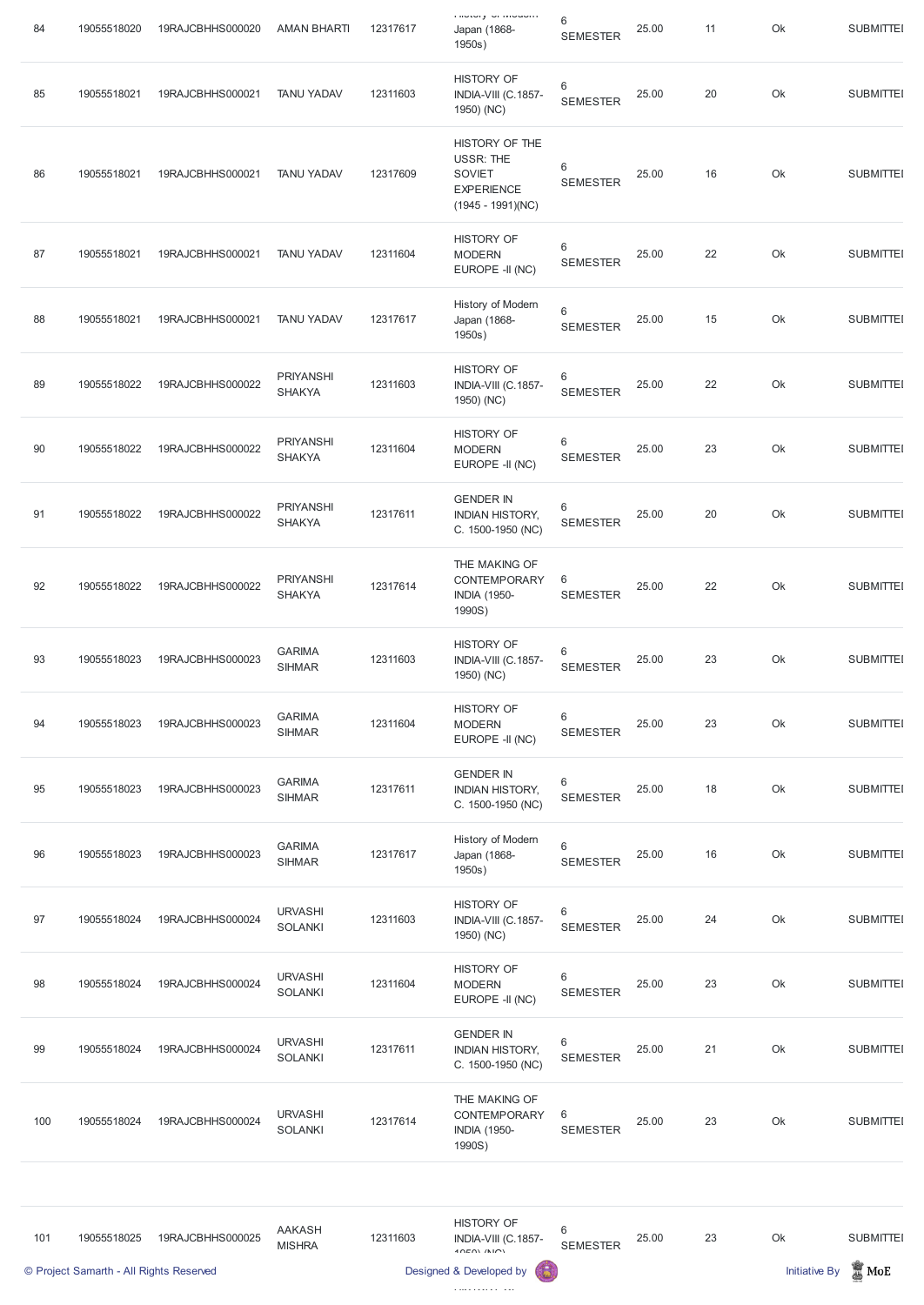| 102 | 19055518025 | 19RAJCBHHS000025 | <b>AAKASH</b><br><b>MISHRA</b> | 12311604 | <b>CONTROLL OF</b><br><b>MODERN</b><br>EUROPE -II (NC)                                          | 6<br><b>SEMESTER</b>       | 25.00 | 23 | Ok | <b>SUBMITTEI</b> |
|-----|-------------|------------------|--------------------------------|----------|-------------------------------------------------------------------------------------------------|----------------------------|-------|----|----|------------------|
| 103 | 19055518025 | 19RAJCBHHS000025 | <b>AAKASH</b><br><b>MISHRA</b> | 12317611 | <b>GENDER IN</b><br><b>INDIAN HISTORY,</b><br>C. 1500-1950 (NC)                                 | 6<br><b>SEMESTER</b>       | 25.00 | 21 | Ok | <b>SUBMITTEI</b> |
| 104 | 19055518025 | 19RAJCBHHS000025 | <b>AAKASH</b><br><b>MISHRA</b> | 12317614 | THE MAKING OF<br>CONTEMPORARY<br><b>INDIA (1950-</b><br>1990S)                                  | 6<br><b>SEMESTER</b>       | 25.00 | 24 | Ok | <b>SUBMITTEI</b> |
| 105 | 19055518026 | 19RAJCBHHS000026 | <b>SATYAM</b>                  | 12311603 | <b>HISTORY OF</b><br>INDIA-VIII (C.1857-<br>1950) (NC)                                          | 6<br><b>SEMESTER</b>       | 25.00 | 22 | Ok | <b>SUBMITTEI</b> |
| 106 | 19055518026 | 19RAJCBHHS000026 | <b>SATYAM</b>                  | 12311604 | <b>HISTORY OF</b><br><b>MODERN</b><br>EUROPE -II (NC)                                           | 6<br><b>SEMESTER</b>       | 25.00 | 21 | Ok | <b>SUBMITTEI</b> |
| 107 | 19055518026 | 19RAJCBHHS000026 | <b>SATYAM</b>                  | 12317611 | <b>GENDER IN</b><br><b>INDIAN HISTORY,</b><br>C. 1500-1950 (NC)                                 | 6<br><b>SEMESTER</b>       | 25.00 | 19 | Ok | <b>SUBMITTEI</b> |
| 108 | 19055518026 | 19RAJCBHHS000026 | <b>SATYAM</b>                  | 12317617 | History of Modern<br>Japan (1868-<br>1950s)                                                     | $\,6\,$<br><b>SEMESTER</b> | 25.00 | 16 | Ok | <b>SUBMITTEI</b> |
| 109 | 19055518027 | 19RAJCBHHS000027 | PRADEEP<br><b>KUMAR</b>        | 12311603 | <b>HISTORY OF</b><br>INDIA-VIII (C.1857-<br>1950) (NC)                                          | 6<br><b>SEMESTER</b>       | 25.00 | 23 | Ok | <b>SUBMITTEI</b> |
| 110 | 19055518027 | 19RAJCBHHS000027 | PRADEEP<br><b>KUMAR</b>        | 12317609 | HISTORY OF THE<br><b>USSR: THE</b><br><b>SOVIET</b><br><b>EXPERIENCE</b><br>$(1945 - 1991)(NC)$ | 6<br><b>SEMESTER</b>       | 25.00 | 15 | Ok | <b>SUBMITTEI</b> |
| 111 | 19055518027 | 19RAJCBHHS000027 | PRADEEP<br><b>KUMAR</b>        | 12311604 | <b>HISTORY OF</b><br><b>MODERN</b><br>EUROPE -II (NC)                                           | 6<br><b>SEMESTER</b>       | 25.00 | 21 | Ok | <b>SUBMITTEI</b> |
| 112 | 19055518027 | 19RAJCBHHS000027 | PRADEEP<br><b>KUMAR</b>        | 12317614 | THE MAKING OF<br>CONTEMPORARY<br><b>INDIA (1950-</b><br>1990S)                                  | 6<br><b>SEMESTER</b>       | 25.00 | 22 | Ok | <b>SUBMITTEI</b> |
| 113 | 19055518028 | 19RAJCBHHS000028 | <b>MAHESH</b>                  | 12311603 | <b>HISTORY OF</b><br>INDIA-VIII (C.1857-<br>1950) (NC)                                          | 6<br><b>SEMESTER</b>       | 25.00 | 22 | Ok | <b>SUBMITTEI</b> |
| 114 | 19055518028 | 19RAJCBHHS000028 | <b>MAHESH</b>                  | 12317609 | HISTORY OF THE<br><b>USSR: THE</b><br><b>SOVIET</b><br><b>EXPERIENCE</b><br>$(1945 - 1991)(NC)$ | 6<br><b>SEMESTER</b>       | 25.00 | 14 | Ok | <b>SUBMITTEI</b> |
| 115 | 19055518028 | 19RAJCBHHS000028 | <b>MAHESH</b>                  | 12311604 | <b>HISTORY OF</b><br><b>MODERN</b><br>EUROPE -II (NC)                                           | 6<br><b>SEMESTER</b>       | 25.00 | 21 | Ok | <b>SUBMITTEI</b> |

| 116 | 19055518028 | 19RAJCBHHS000028 | MAHESH   | 12317617 | History of Modern<br>Japan (1868-<br>1950s)            | <b>SEMESTER</b>      | 25.00 | 13 | Ok | <b>SUBMITTEI</b> |
|-----|-------------|------------------|----------|----------|--------------------------------------------------------|----------------------|-------|----|----|------------------|
| 117 | 19055518029 | 19RAJCBHHS000029 | PRASHANT | 12311603 | <b>HISTORY OF</b><br>INDIA-VIII (C.1857-<br>1950) (NC) | 6<br><b>SEMESTER</b> | 25.00 | 23 | Ok | <b>SUBMITTEI</b> |

÷

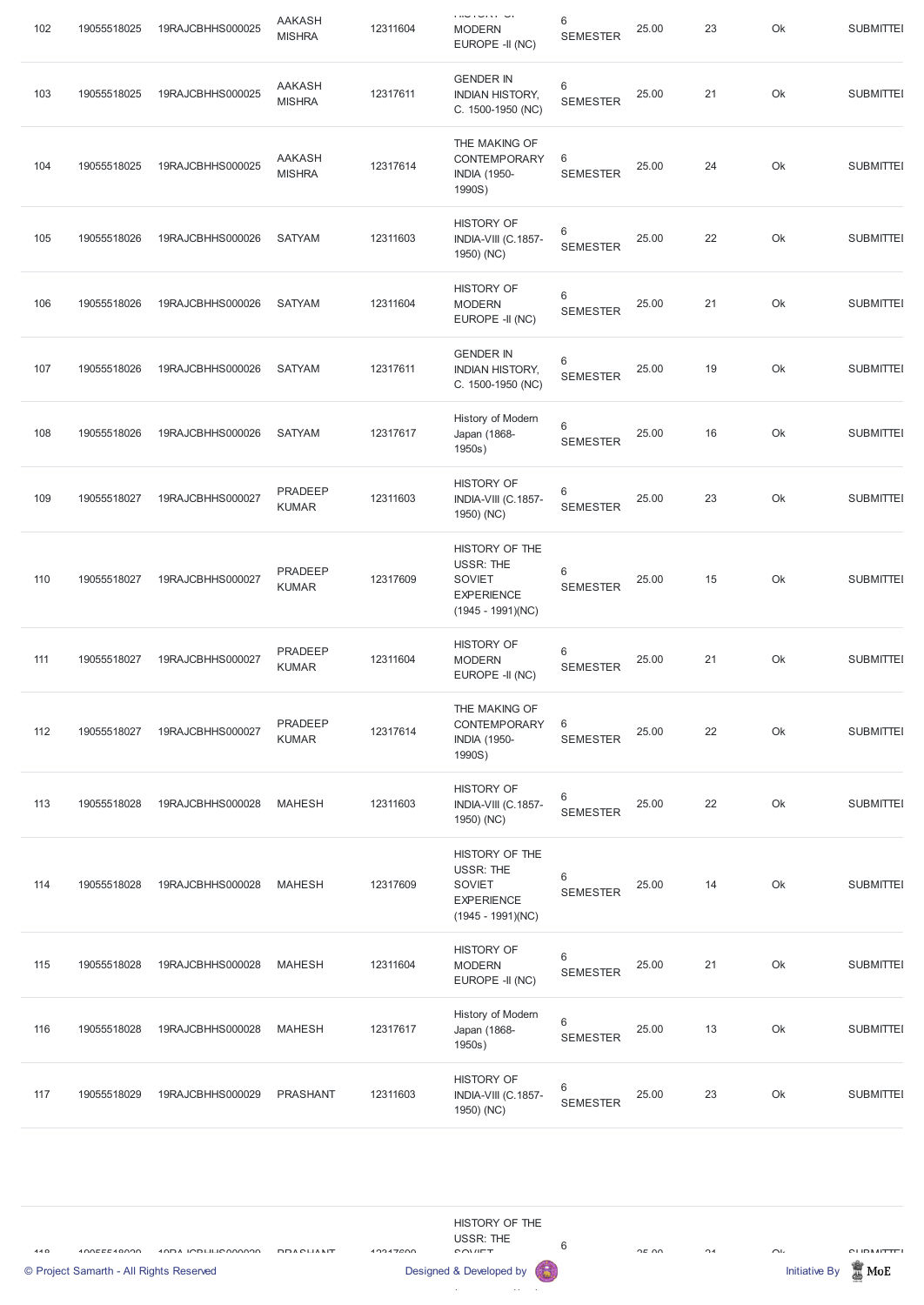| 119 | 19055518029 | 19RAJCBHHS000029 | <b>PRASHANT</b>                  | 12311604 | <b>HISTORY OF</b><br><b>MODERN</b><br>EUROPE -II (NC)           | 6<br><b>SEMESTER</b>       | 25.00 | 20 | Ok | <b>SUBMITTEI</b> |
|-----|-------------|------------------|----------------------------------|----------|-----------------------------------------------------------------|----------------------------|-------|----|----|------------------|
| 120 | 19055518029 | 19RAJCBHHS000029 | <b>PRASHANT</b>                  | 12317617 | History of Modern<br>Japan (1868-<br>1950s)                     | $\,6\,$<br><b>SEMESTER</b> | 25.00 | 13 | Ok | <b>SUBMITTEI</b> |
| 121 | 19055518030 | ERN19055518030   | <b>UJJAWAL</b><br><b>KUMAR</b>   | 12311603 | <b>HISTORY OF</b><br>INDIA-VIII (C.1857-<br>1950) (NC)          | 6<br><b>SEMESTER</b>       | 25.00 | 19 | Ok | <b>SUBMITTEI</b> |
| 122 | 19055518030 | ERN19055518030   | <b>UJJAWAL</b><br><b>KUMAR</b>   | 12311604 | <b>HISTORY OF</b><br><b>MODERN</b><br>EUROPE -II (NC)           | 6<br><b>SEMESTER</b>       | 25.00 | 22 | Ok | <b>SUBMITTEI</b> |
| 123 | 19055518030 | ERN19055518030   | <b>UJJAWAL</b><br><b>KUMAR</b>   | 12317611 | <b>GENDER IN</b><br><b>INDIAN HISTORY,</b><br>C. 1500-1950 (NC) | 6<br><b>SEMESTER</b>       | 25.00 | 18 | Ok | <b>SUBMITTEI</b> |
| 124 | 19055518030 | ERN19055518030   | <b>UJJAWAL</b><br><b>KUMAR</b>   | 12317617 | History of Modern<br>Japan (1868-<br>1950s)                     | $\,6$<br><b>SEMESTER</b>   | 25.00 | 6  | Ok | <b>SUBMITTEI</b> |
| 125 | 19055518031 | 19RAJCBHHS000031 | <b>MD SOHIL</b><br><b>SHEIKH</b> | 12311603 | <b>HISTORY OF</b><br>INDIA-VIII (C.1857-<br>1950) (NC)          | 6<br><b>SEMESTER</b>       | 25.00 | 24 | Ok | <b>SUBMITTEI</b> |
| 126 | 19055518031 | 19RAJCBHHS000031 | <b>MD SOHIL</b><br><b>SHEIKH</b> | 12311604 | <b>HISTORY OF</b><br><b>MODERN</b><br>EUROPE -II (NC)           | 6<br><b>SEMESTER</b>       | 25.00 | 23 | Ok | <b>SUBMITTEI</b> |
| 127 | 19055518031 | 19RAJCBHHS000031 | <b>MD SOHIL</b><br><b>SHEIKH</b> | 12317611 | <b>GENDER IN</b><br><b>INDIAN HISTORY,</b><br>C. 1500-1950 (NC) | 6<br><b>SEMESTER</b>       | 25.00 | 19 | Ok | <b>SUBMITTEI</b> |
| 128 | 19055518031 | 19RAJCBHHS000031 | <b>MD SOHIL</b><br><b>SHEIKH</b> | 12317617 | History of Modern<br>Japan (1868-<br>1950s)                     | $\,6$<br><b>SEMESTER</b>   | 25.00 | 19 | Ok | <b>SUBMITTEI</b> |
| 129 | 19055518032 | 19RAJCBHHS000032 | <b>TANU DHAKA</b>                | 12311603 | <b>HISTORY OF</b><br>INDIA-VIII (C.1857-<br>1950) (NC)          | 6<br><b>SEMESTER</b>       | 25.00 | 22 | Ok | <b>SUBMITTEI</b> |
| 130 | 19055518032 | 19RAJCBHHS000032 | <b>TANU DHAKA</b>                | 12311604 | <b>HISTORY OF</b><br><b>MODERN</b><br>EUROPE -II (NC)           | $\,6$<br><b>SEMESTER</b>   | 25.00 | 22 | Ok | <b>SUBMITTEI</b> |
| 131 | 19055518032 | 19RAJCBHHS000032 | <b>TANU DHAKA</b>                | 12317611 | <b>GENDER IN</b><br><b>INDIAN HISTORY,</b><br>C. 1500-1950 (NC) | 6<br><b>SEMESTER</b>       | 25.00 | 17 | Ok | <b>SUBMITTEI</b> |
| 132 | 19055518032 | 19RAJCBHHS000032 | <b>TANU DHAKA</b>                | 12317617 | History of Modern<br>Japan (1868-<br>1950s)                     | $\,6$<br><b>SEMESTER</b>   | 25.00 | 16 | Ok | <b>SUBMITTEI</b> |
| 133 | 19055518033 | 19RAJCBHHS000033 | <b>RAMESH</b><br><b>SHAH</b>     | 12311603 | <b>HISTORY OF</b><br>INDIA-VIII (C.1857-<br>1950) (N C)         | 6<br><b>SEMESTER</b>       | 25.00 | 22 | Ok | <b>SUBMITTEI</b> |

 $\left\langle \left( \mathbf{v}^{\left( 1\right) }\right) \right\rangle =\left\langle \left( \mathbf{v}^{\left( 1\right) }\right) \right\rangle =\left\langle \mathbf{v}^{\left( 1\right) }\right\rangle$ 

1950) (NC)

| 134 | 19055518033                             | 19RAJCBHHS000033 | <b>RAMESH</b><br><b>SHAH</b> | 12317609 | HISTORY OF THE<br><b>USSR: THE</b><br><b>SOVIET</b><br><b>EXPERIENCE</b><br>$(1945 - 1991)(NC)$ | $6\,$<br><b>SEMESTER</b> | 25.00 | 19 | Ok                   | <b>SUBMITTEI</b>   |
|-----|-----------------------------------------|------------------|------------------------------|----------|-------------------------------------------------------------------------------------------------|--------------------------|-------|----|----------------------|--------------------|
| 135 | 19055518033                             | 19RAJCBHHS000033 | <b>RAMESH</b><br><b>SHAH</b> | 12311604 | <b>HISTORY OF</b><br><b>MODERN</b><br>EUROPE -II (NC)                                           | 6<br><b>SEMESTER</b>     | 25.00 | 23 | Ok                   | <b>SUBMITTEI</b>   |
|     |                                         |                  |                              |          |                                                                                                 |                          |       |    |                      |                    |
| 136 | 19055518033                             | 19RAJCBHHS000033 | <b>RAMESH</b><br><b>SHAH</b> | 12317617 | History of Modern<br>Japan (1868-<br>40E0a                                                      | 6<br><b>SEMESTER</b>     | 25.00 | 12 | Ok                   | <b>SUBMITTEI</b>   |
|     | © Project Samarth - All Rights Reserved |                  |                              |          | 63<br>Designed & Developed by                                                                   |                          |       |    | <b>Initiative By</b> | $\blacksquare$ MoE |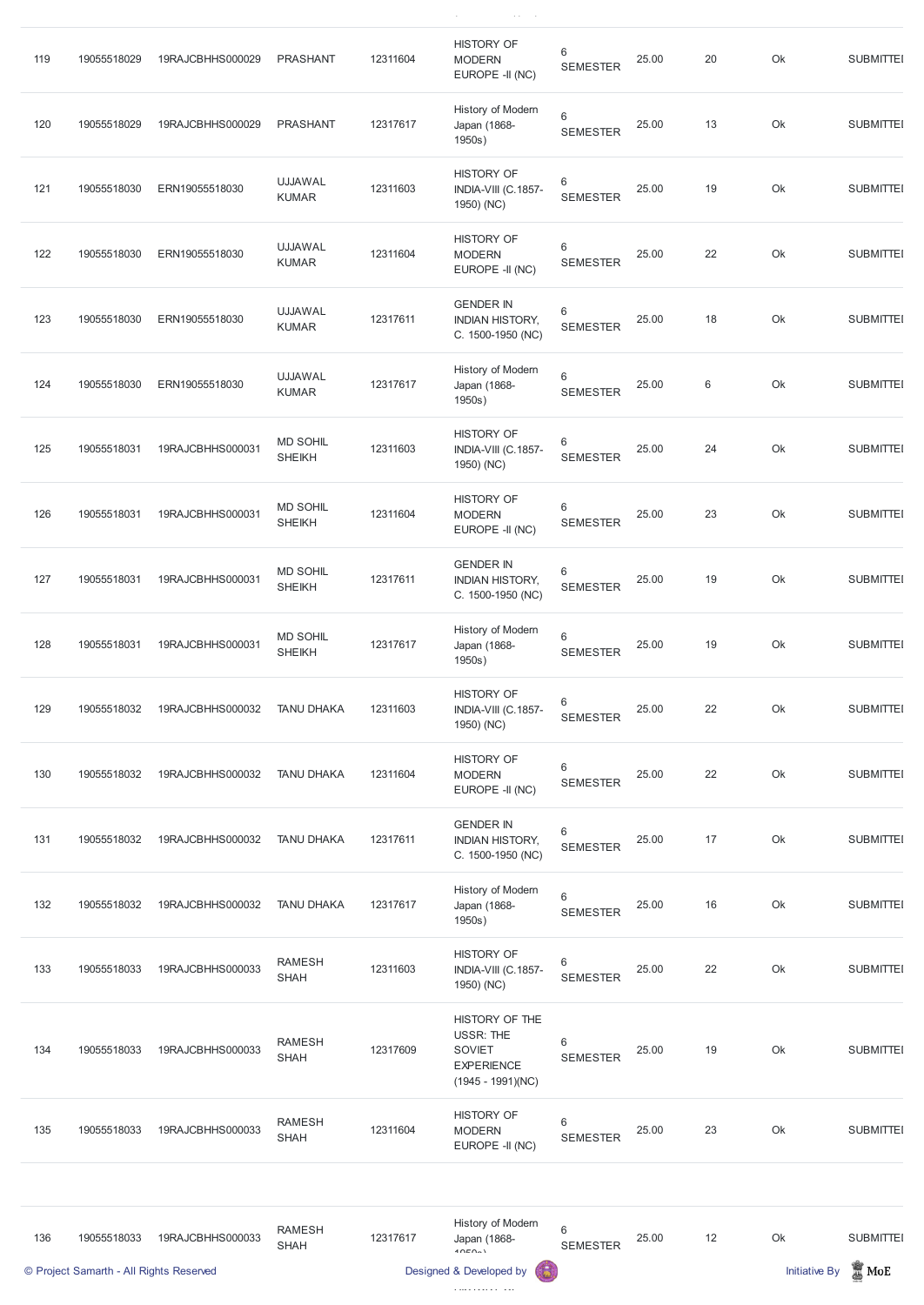| 137 | 19055518034                             | ERN19055518034   | <b>MOHIT</b>                      | 12311603 | <b>CONTROLL OF</b><br>INDIA-VIII (C.1857-<br>1950) (NC)                                         | $\,6\,$<br><b>SEMESTER</b> | 25.00 | 22 | Ok                   | <b>SUBMITTEI</b> |
|-----|-----------------------------------------|------------------|-----------------------------------|----------|-------------------------------------------------------------------------------------------------|----------------------------|-------|----|----------------------|------------------|
| 138 | 19055518034                             | ERN19055518034   | <b>MOHIT</b>                      | 12311604 | <b>HISTORY OF</b><br><b>MODERN</b><br>EUROPE -II (NC)                                           | $\,6\,$<br><b>SEMESTER</b> | 25.00 | 20 | Ok                   | <b>SUBMITTEI</b> |
| 139 | 19055518034                             | ERN19055518034   | <b>MOHIT</b>                      | 12317611 | <b>GENDER IN</b><br><b>INDIAN HISTORY,</b><br>C. 1500-1950 (NC)                                 | $\,6\,$<br><b>SEMESTER</b> | 25.00 | 18 | Ok                   | <b>SUBMITTEI</b> |
| 140 | 19055518034                             | ERN19055518034   | <b>MOHIT</b>                      | 12317614 | THE MAKING OF<br><b>CONTEMPORARY</b><br><b>INDIA (1950-</b><br>1990S)                           | $\,6$<br><b>SEMESTER</b>   | 25.00 | 21 | Ok                   | <b>SUBMITTEI</b> |
| 141 | 19055518035                             | 19RAJCBHHS000035 | <b>PRAKASH</b>                    | 12311603 | <b>HISTORY OF</b><br>INDIA-VIII (C.1857-<br>1950) (NC)                                          | $\,6\,$<br><b>SEMESTER</b> | 25.00 | 24 | Ok                   | <b>SUBMITTEI</b> |
| 142 | 19055518035                             | 19RAJCBHHS000035 | <b>PRAKASH</b>                    | 12317609 | HISTORY OF THE<br><b>USSR: THE</b><br><b>SOVIET</b><br><b>EXPERIENCE</b><br>$(1945 - 1991)(NC)$ | 6<br><b>SEMESTER</b>       | 25.00 | 22 | Ok                   | <b>SUBMITTEI</b> |
| 143 | 19055518035                             | 19RAJCBHHS000035 | <b>PRAKASH</b>                    | 12311604 | <b>HISTORY OF</b><br><b>MODERN</b><br>EUROPE -II (NC)                                           | 6<br><b>SEMESTER</b>       | 25.00 | 20 | Ok                   | <b>SUBMITTEI</b> |
| 144 | 19055518035                             | 19RAJCBHHS000035 | <b>PRAKASH</b>                    | 12317614 | THE MAKING OF<br>CONTEMPORARY<br><b>INDIA (1950-</b><br>1990S)                                  | $6\,$<br><b>SEMESTER</b>   | 25.00 | 24 | Ok                   | <b>SUBMITTEI</b> |
| 145 | 19055518036                             | 19RAJCBHHS000036 | PRIYANSHU<br><b>UPRETI</b>        | 12311603 | <b>HISTORY OF</b><br>INDIA-VIII (C.1857-<br>1950) (NC)                                          | $\,6\,$<br><b>SEMESTER</b> | 25.00 | 24 | Ok                   | <b>SUBMITTEI</b> |
| 146 | 19055518036                             | 19RAJCBHHS000036 | PRIYANSHU<br><b>UPRETI</b>        | 12317609 | HISTORY OF THE<br><b>USSR: THE</b><br><b>SOVIET</b><br><b>EXPERIENCE</b><br>$(1945 - 1991)(NC)$ | $\,6\,$<br><b>SEMESTER</b> | 25.00 | 22 | Ok                   | <b>SUBMITTEI</b> |
| 147 | 19055518036                             | 19RAJCBHHS000036 | PRIYANSHU<br><b>UPRETI</b>        | 12311604 | <b>HISTORY OF</b><br><b>MODERN</b><br>EUROPE -II (NC)                                           | $6\,$<br><b>SEMESTER</b>   | 25.00 | 23 | Ok                   | <b>SUBMITTEI</b> |
| 148 | 19055518036                             | 19RAJCBHHS000036 | <b>PRIYANSHU</b><br><b>UPRETI</b> | 12317617 | History of Modern<br>Japan (1868-<br>1950s)                                                     | $\,6\,$<br><b>SEMESTER</b> | 25.00 | 20 | Ok                   | <b>SUBMITTEI</b> |
| 149 | 19055518037                             | 19RAJCBHHS000037 | <b>SIMRAN</b><br><b>TEHLAN</b>    | 12311603 | <b>HISTORY OF</b><br>INDIA-VIII (C.1857-<br>1950) (NC)                                          | 6<br><b>SEMESTER</b>       | 25.00 | 22 | Ok                   | <b>SUBMITTEI</b> |
| 150 | 19055518037                             | 19RAJCBHHS000037 | <b>SIMRAN</b><br><b>TEHLAN</b>    | 12317609 | HISTORY OF THE<br><b>USSR: THE</b><br><b>SOVIET</b><br><b>EXPERIENCE</b><br>$(1945 - 1991)(NC)$ | $\,6\,$<br><b>SEMESTER</b> | 25.00 | 22 | Ok                   | <b>SUBMITTEI</b> |
| 151 | 19055518037                             | 19RAJCBHHS000037 | <b>SIMRAN</b><br><b>TEHLAN</b>    | 12311604 | <b>HISTORY OF</b><br><b>MODERN</b><br>EUROPE -II (NC)                                           | 6<br><b>SEMESTER</b>       | 25.00 | 23 | Ok                   | <b>SUBMITTEI</b> |
| 152 | 19055518037                             | 19RAJCBHHS000037 | <b>SIMRAN</b><br><b>TEHLAN</b>    | 12317614 | THE MAKING OF<br>CONTEMPORARY<br><b>INDIA (1950-</b><br>1990S)                                  | 6<br><b>SEMESTER</b>       | 25.00 | 22 | Ok                   | <b>SUBMITTEI</b> |
|     |                                         |                  |                                   |          |                                                                                                 |                            |       |    |                      |                  |
| 153 | 19055518038                             | 19RAJCBHHS000038 | <b>KAMAL</b>                      | 12311603 | <b>HISTORY OF</b><br>INDIA-VIII (C.1857-<br>10E(N/N)                                            | 6<br><b>SEMESTER</b>       | 25.00 | 20 | Ok                   | <b>SUBMITTEI</b> |
|     | © Project Samarth - All Rights Reserved |                  |                                   |          | Designed & Developed by<br>G                                                                    |                            |       |    | <b>Initiative By</b> | $\mathbb Z$ MoE  |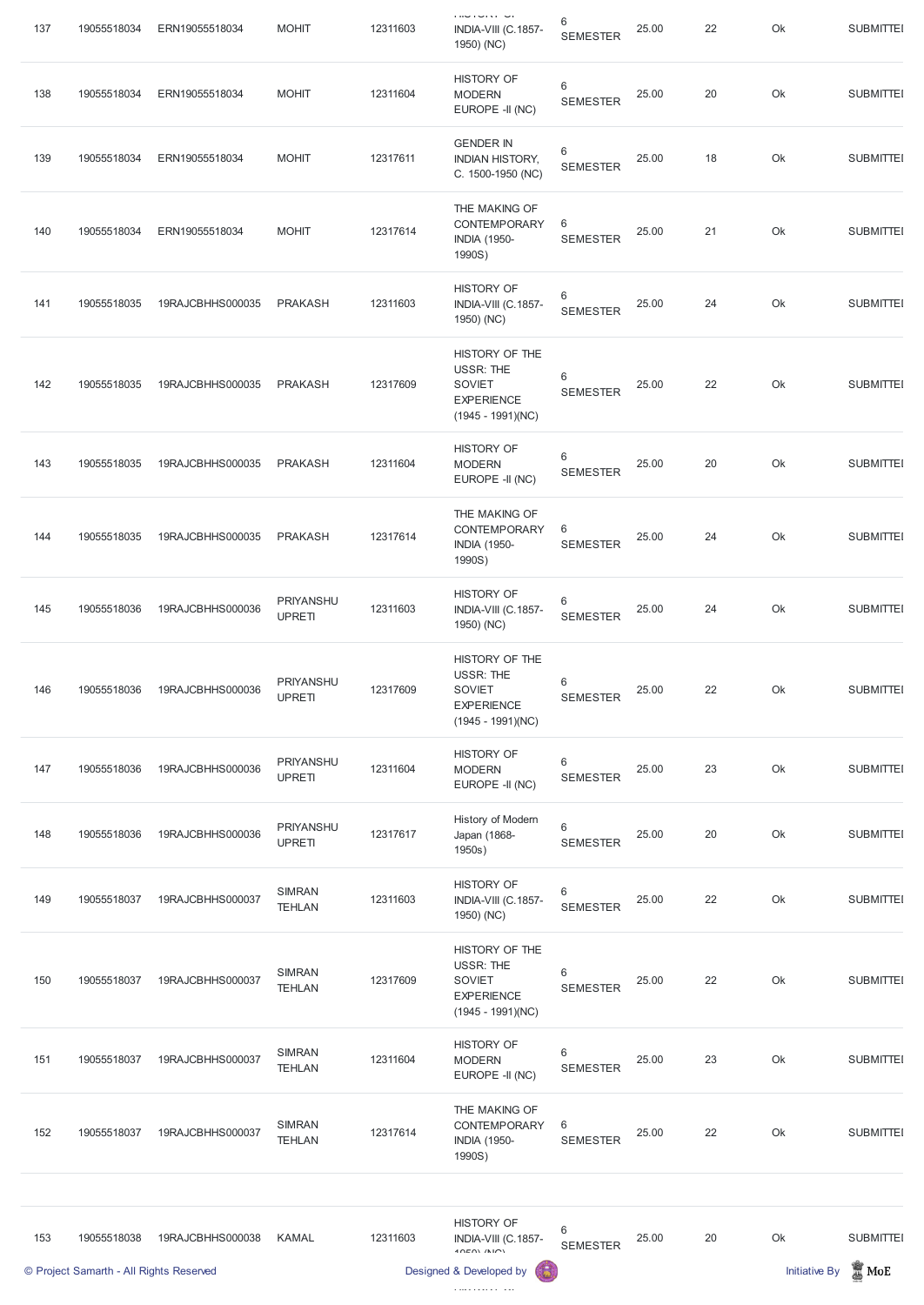| 154 | 19055518038                                            | 19RAJCBHHS000038          | <b>KAMAL</b>             | 12311604 | <b>THUTURY OF</b><br><b>MODERN</b><br>EUROPE -II (NC)                                           | $6\phantom{1}6$<br><b>SEMESTER</b> | 25.00   | $20\,$         | Ok                             | <b>SUBMITTEI</b>                     |
|-----|--------------------------------------------------------|---------------------------|--------------------------|----------|-------------------------------------------------------------------------------------------------|------------------------------------|---------|----------------|--------------------------------|--------------------------------------|
| 155 | 19055518038                                            | 19RAJCBHHS000038          | <b>KAMAL</b>             | 12317611 | <b>GENDER IN</b><br><b>INDIAN HISTORY,</b><br>C. 1500-1950 (NC)                                 | $\,6\,$<br><b>SEMESTER</b>         | 25.00   | 18             | Ok                             | <b>SUBMITTEI</b>                     |
| 156 | 19055518038                                            | 19RAJCBHHS000038          | <b>KAMAL</b>             | 12317617 | History of Modern<br>Japan (1868-<br>1950s)                                                     | $6\phantom{1}6$<br><b>SEMESTER</b> | 25.00   | $\overline{4}$ | Ok                             | <b>SUBMITTEI</b>                     |
| 157 | 19055518039                                            | 19RAJCBHHS000039          | <b>ABHISHEK</b><br>YADAV | 12311603 | <b>HISTORY OF</b><br>INDIA-VIII (C.1857-<br>1950) (NC)                                          | $\,6\,$<br><b>SEMESTER</b>         | 25.00   | 22             | Ok                             | <b>SUBMITTEI</b>                     |
| 158 | 19055518039                                            | 19RAJCBHHS000039          | <b>ABHISHEK</b><br>YADAV | 12317609 | HISTORY OF THE<br><b>USSR: THE</b><br><b>SOVIET</b><br><b>EXPERIENCE</b><br>$(1945 - 1991)(NC)$ | $6\phantom{1}6$<br><b>SEMESTER</b> | 25.00   | 16             | Ok                             | <b>SUBMITTEI</b>                     |
| 159 | 19055518039                                            | 19RAJCBHHS000039          | <b>ABHISHEK</b><br>YADAV | 12311604 | <b>HISTORY OF</b><br><b>MODERN</b><br>EUROPE -II (NC)                                           | 6<br><b>SEMESTER</b>               | 25.00   | 23             | Ok                             | <b>SUBMITTEI</b>                     |
| 160 | 19055518039                                            | 19RAJCBHHS000039          | <b>ABHISHEK</b><br>YADAV | 12317614 | THE MAKING OF<br><b>CONTEMPORARY</b><br><b>INDIA (1950-</b><br>1990S)                           | $\,6$<br><b>SEMESTER</b>           | 25.00   | 20             | Ok                             | <b>SUBMITTEI</b>                     |
| 161 | 19055518040                                            | 19RAJCBHHS000040          | <b>ANKIT TIWARI</b>      | 12311603 | <b>HISTORY OF</b><br>INDIA-VIII (C.1857-<br>1950) (NC)                                          | $6\phantom{1}6$<br><b>SEMESTER</b> | 25.00   | 24             | Ok                             | <b>SUBMITTEI</b>                     |
| 162 | 19055518040                                            | 19RAJCBHHS000040          | <b>ANKIT TIWARI</b>      | 12317609 | HISTORY OF THE<br><b>USSR: THE</b><br><b>SOVIET</b><br><b>EXPERIENCE</b><br>$(1945 - 1991)(NC)$ | $6\phantom{1}6$<br><b>SEMESTER</b> | 25.00   | 17             | Ok                             | <b>SUBMITTEI</b>                     |
| 163 | 19055518040                                            | 19RAJCBHHS000040          | <b>ANKIT TIWARI</b>      | 12311604 | <b>HISTORY OF</b><br><b>MODERN</b><br>EUROPE -II (NC)                                           | 6<br><b>SEMESTER</b>               | 25.00   | 23             | Ok                             | <b>SUBMITTEI</b>                     |
| 164 | 19055518040                                            | 19RAJCBHHS000040          | <b>ANKIT TIWARI</b>      | 12317614 | THE MAKING OF<br>CONTEMPORARY<br><b>INDIA (1950-</b><br>1990S)                                  | 6<br><b>SEMESTER</b>               | 25.00   | 23             | Ok                             | <b>SUBMITTEI</b>                     |
| 165 | 19055518041                                            | 19RAJCBHHS000041          | <b>DEEPA</b>             | 12311603 | <b>HISTORY OF</b><br>INDIA-VIII (C.1857-<br>1950) (NC)                                          | $6\phantom{1}6$<br><b>SEMESTER</b> | 25.00   | 22             | Ok                             | <b>SUBMITTEI</b>                     |
| 166 | 19055518041                                            | 19RAJCBHHS000041          | <b>DEEPA</b>             | 12317609 | HISTORY OF THE<br><b>USSR: THE</b><br><b>SOVIET</b><br><b>EXPERIENCE</b><br>$(1945 - 1991)(NC)$ | 6<br><b>SEMESTER</b>               | 25.00   | 13             | Ok                             | <b>SUBMITTEI</b>                     |
| 167 | 19055518041                                            | 19RAJCBHHS000041          | <b>DEEPA</b>             | 12311604 | <b>HISTORY OF</b><br><b>MODERN</b><br>EUROPE -II (NC)                                           | $6\,$<br><b>SEMESTER</b>           | 25.00   | 22             | Ok                             | <b>SUBMITTEI</b>                     |
| 168 | 19055518041                                            | 19RAJCBHHS000041          | <b>DEEPA</b>             | 12317617 | History of Modern<br>Japan (1868-<br>1950s)                                                     | 6<br><b>SEMESTER</b>               | 25.00   | 16             | Ok                             | <b>SUBMITTEI</b>                     |
| 169 | 19055518042                                            | 19RAJCBHHS000043          | <b>PRIYANKA</b>          | 12311603 | <b>HISTORY OF</b><br>INDIA-VIII (C.1857-<br>1950) (NC)                                          | 6<br><b>SEMESTER</b>               | 25.00   | 21             | Ok                             | <b>SUBMITTEI</b>                     |
| 170 | 100EEL40011<br>© Project Samarth - All Rights Reserved | <b>SUDA IODLILICAMANA</b> | <b>DDIVANILA</b>         | 10017000 | HISTORY OF THE<br><b>USSR: THE</b><br><b>COVIET</b><br>Designed & Developed by                  | 6                                  | $\n  n$ | 4E             | $\sim$<br><b>Initiative By</b> | <b>CLIDMITTEI</b><br>$\mathbb Z$ MoE |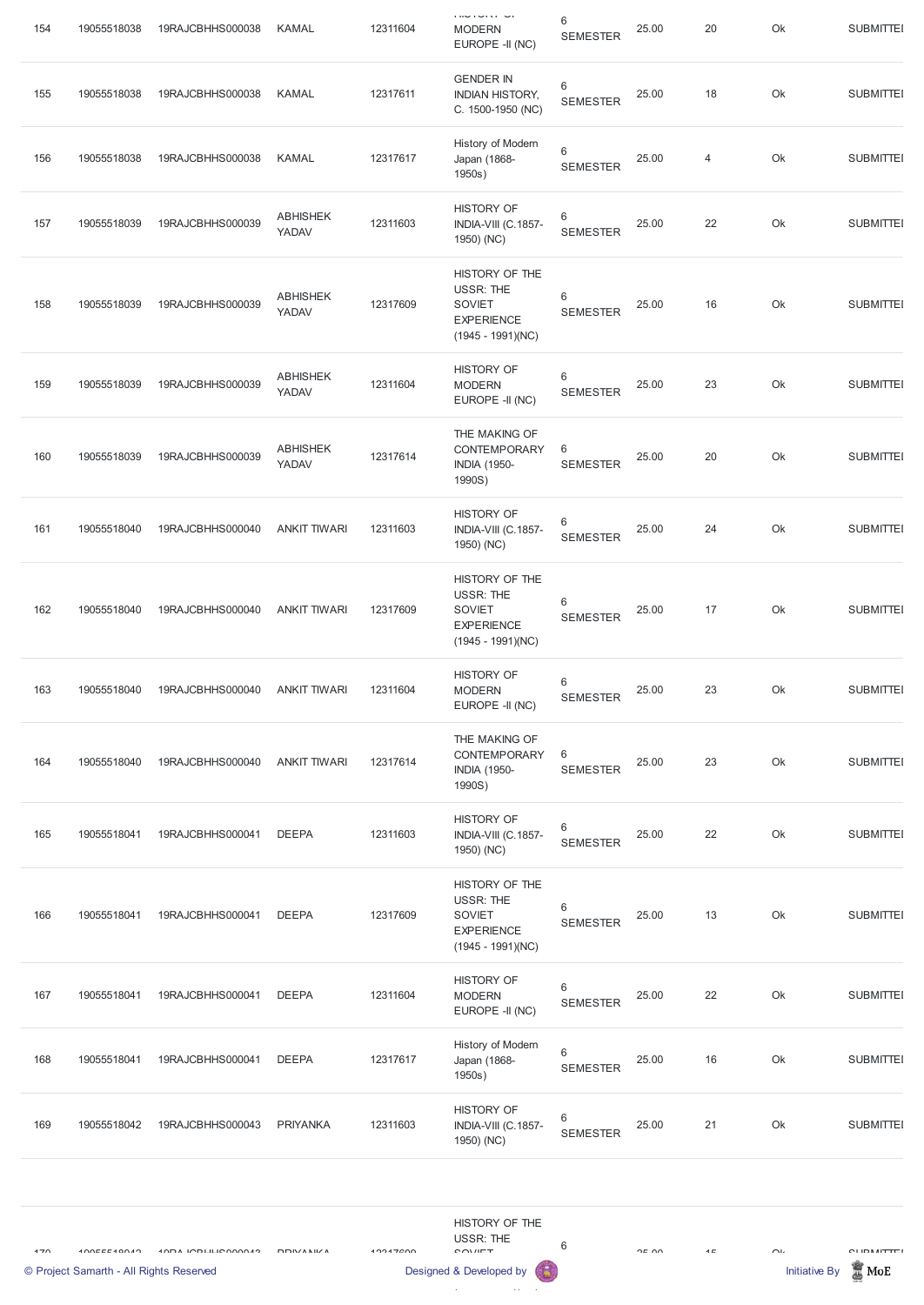| 171 | 19055518042 | 19RAJCBHHS000043 | <b>PRIYANKA</b>                   | 12311604 | <b>HISTORY OF</b><br><b>MODERN</b><br>EUROPE -II (NC)                 | 6<br><b>SEMESTER</b>       | 25.00 | 23          | Ok | <b>SUBMITTEI</b> |
|-----|-------------|------------------|-----------------------------------|----------|-----------------------------------------------------------------------|----------------------------|-------|-------------|----|------------------|
| 172 | 19055518042 | 19RAJCBHHS000043 | <b>PRIYANKA</b>                   | 12317614 | THE MAKING OF<br><b>CONTEMPORARY</b><br><b>INDIA (1950-</b><br>1990S) | 6<br><b>SEMESTER</b>       | 25.00 | 22          | Ok | <b>SUBMITTEI</b> |
| 173 | 19055518043 | 19RAJCBHHS000042 | <b>KULDEEP</b>                    | 12311603 | <b>HISTORY OF</b><br>INDIA-VIII (C.1857-<br>1950) (NC)                | 6<br><b>SEMESTER</b>       | 25.00 | 22          | Ok | <b>SUBMITTEI</b> |
| 174 | 19055518043 | 19RAJCBHHS000042 | <b>KULDEEP</b>                    | 12311604 | <b>HISTORY OF</b><br><b>MODERN</b><br>EUROPE -II (NC)                 | $\,6$<br><b>SEMESTER</b>   | 25.00 | 23          | Ok | <b>SUBMITTEI</b> |
| 175 | 19055518043 | 19RAJCBHHS000042 | <b>KULDEEP</b>                    | 12317611 | <b>GENDER IN</b><br><b>INDIAN HISTORY,</b><br>C. 1500-1950 (NC)       | 6<br><b>SEMESTER</b>       | 25.00 | 20          | Ok | <b>SUBMITTEI</b> |
| 176 | 19055518043 | 19RAJCBHHS000042 | <b>KULDEEP</b>                    | 12317614 | THE MAKING OF<br><b>CONTEMPORARY</b><br><b>INDIA (1950-</b><br>1990S) | 6<br><b>SEMESTER</b>       | 25.00 | 19          | Ok | <b>SUBMITTEI</b> |
| 177 | 19055518044 | ERN19055518044   | <b>AJAY KUMAR</b><br><b>GUPTA</b> | 12311603 | <b>HISTORY OF</b><br>INDIA-VIII (C.1857-<br>1950) (NC)                | 6<br><b>SEMESTER</b>       | 25.00 | 20          | Ok | <b>SUBMITTEI</b> |
| 178 | 19055518044 | ERN19055518044   | <b>AJAY KUMAR</b><br><b>GUPTA</b> | 12311604 | <b>HISTORY OF</b><br><b>MODERN</b><br>EUROPE -II (NC)                 | 6<br><b>SEMESTER</b>       | 25.00 | 23          | Ok | <b>SUBMITTEI</b> |
| 179 | 19055518044 | ERN19055518044   | <b>AJAY KUMAR</b><br><b>GUPTA</b> | 12317611 | <b>GENDER IN</b><br><b>INDIAN HISTORY,</b><br>C. 1500-1950 (NC)       | 6<br><b>SEMESTER</b>       | 25.00 | 18          | Ok | <b>SUBMITTEI</b> |
| 180 | 19055518044 | ERN19055518044   | <b>AJAY KUMAR</b><br><b>GUPTA</b> | 12317617 | History of Modern<br>Japan (1868-<br>1950s)                           | $\,6\,$<br><b>SEMESTER</b> | 25.00 | 14          | Ok | <b>SUBMITTEI</b> |
| 181 | 19055518045 | 19RAJCBHHS000045 | <b>ANIL</b><br><b>GANGWAL</b>     | 12311603 | <b>HISTORY OF</b><br>INDIA-VIII (C.1857-<br>1950) (NC)                | 6<br><b>SEMESTER</b>       | 25.00 | 22          | Ok | <b>SUBMITTEI</b> |
| 182 | 19055518045 | 19RAJCBHHS000045 | <b>ANIL</b><br><b>GANGWAL</b>     | 12311604 | <b>HISTORY OF</b><br><b>MODERN</b><br>EUROPE -II (NC)                 | $\,6$<br><b>SEMESTER</b>   | 25.00 | 20          | Ok | <b>SUBMITTEI</b> |
| 183 | 19055518045 | 19RAJCBHHS000045 | <b>ANIL</b><br><b>GANGWAL</b>     | 12317611 | <b>GENDER IN</b><br><b>INDIAN HISTORY,</b><br>C. 1500-1950 (NC)       | $\,6$<br><b>SEMESTER</b>   | 25.00 | 17          | Ok | <b>SUBMITTEI</b> |
| 184 | 19055518045 | 19RAJCBHHS000045 | <b>ANIL</b><br><b>GANGWAL</b>     | 12317617 | History of Modern<br>Japan (1868-<br>1950s)                           | $6\,$<br><b>SEMESTER</b>   | 25.00 | $\,$ 5 $\,$ | Ok | <b>SUBMITTEI</b> |

 $\label{eq:1} \frac{1}{\sqrt{2}}\sum_{i=1}^n\frac{1}{\sqrt{2}}\left(\frac{1}{\sqrt{2}}\sum_{i=1}^n\frac{1}{\sqrt{2}}\sum_{i=1}^n\frac{1}{\sqrt{2}}\sum_{i=1}^n\frac{1}{\sqrt{2}}\sum_{i=1}^n\frac{1}{\sqrt{2}}\sum_{i=1}^n\frac{1}{\sqrt{2}}\sum_{i=1}^n\frac{1}{\sqrt{2}}\sum_{i=1}^n\frac{1}{\sqrt{2}}\sum_{i=1}^n\frac{1}{\sqrt{2}}\sum_{i=1}^n\frac{1}{\sqrt{2}}\$ 

|     | © Project Samarth - All Rights Reserved |                  |               |          | 6<br>Designed & Developed by                                    |                                   |       |    | <b>Initiative By</b> | $\frac{1}{20}$ MoE |
|-----|-----------------------------------------|------------------|---------------|----------|-----------------------------------------------------------------|-----------------------------------|-------|----|----------------------|--------------------|
| 188 | 19055518046                             | 19RAJCBHHS000046 | <b>AAFRIN</b> | 12317614 | THE MAKING OF<br><b>CONTEMPORARY</b><br>INIDIA $140E0$          | 6<br>CEMECTED                     | 25.00 | 17 | Ok                   | <b>SUBMITTEI</b>   |
| 187 | 19055518046                             | 19RAJCBHHS000046 | <b>AAFRIN</b> | 12317611 | <b>GENDER IN</b><br><b>INDIAN HISTORY,</b><br>C. 1500-1950 (NC) | $\,6\,$<br><b>SEMESTER</b>        | 25.00 | 20 | Ok                   | <b>SUBMITTEI</b>   |
| 186 | 19055518046                             | 19RAJCBHHS000046 | <b>AAFRIN</b> | 12311604 | <b>HISTORY OF</b><br><b>MODERN</b><br>EUROPE -II (NC)           | $\,6\,$<br><b>SEMESTER</b>        | 25.00 | 20 | Ok                   | <b>SUBMITTEI</b>   |
| 185 | 19055518046                             | 19RAJCBHHS000046 | <b>AAFRIN</b> | 12311603 | HISTORY OF<br>INDIA-VIII (C.1857-<br>1950) (NC)                 | $6\phantom{1}$<br><b>SEMESTER</b> | 25.00 | 22 | Ok                   | <b>SUBMITTEI</b>   |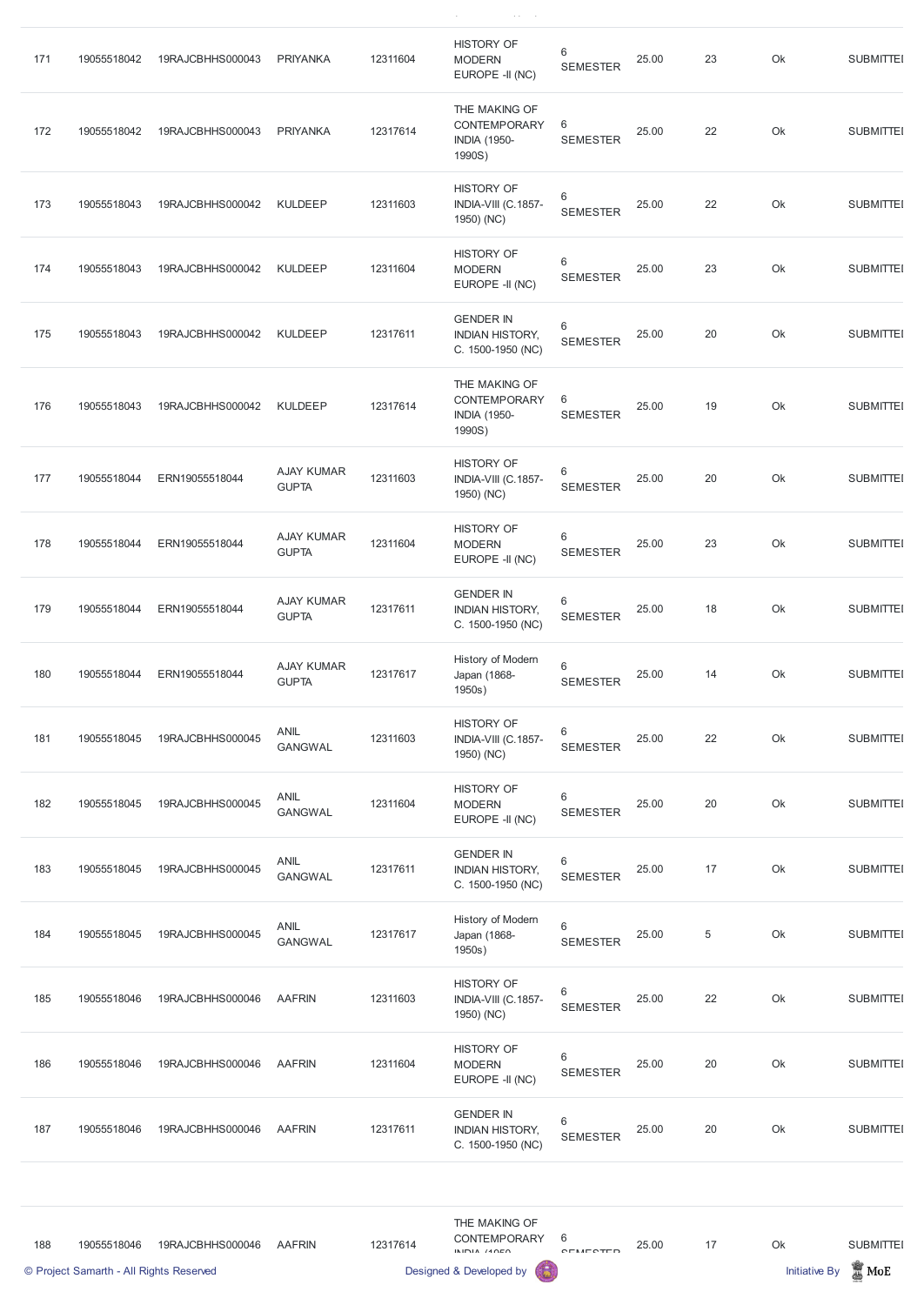| 189 | 19055518047 | 19RAJCBHHS000047 | <b>DHANANJAY</b><br><b>KUMAR</b> | 12311603 | <b>HISTORY OF</b><br>INDIA-VIII (C.1857-<br>1950) (NC)                                          | 6<br><b>SEMESTER</b>       | 25.00 | 22 | Ok | <b>SUBMITTEI</b> |
|-----|-------------|------------------|----------------------------------|----------|-------------------------------------------------------------------------------------------------|----------------------------|-------|----|----|------------------|
| 190 | 19055518047 | 19RAJCBHHS000047 | <b>DHANANJAY</b><br><b>KUMAR</b> | 12317609 | HISTORY OF THE<br><b>USSR: THE</b><br><b>SOVIET</b><br><b>EXPERIENCE</b><br>$(1945 - 1991)(NC)$ | 6<br><b>SEMESTER</b>       | 25.00 | 13 | Ok | <b>SUBMITTEI</b> |
| 191 | 19055518047 | 19RAJCBHHS000047 | <b>DHANANJAY</b><br><b>KUMAR</b> | 12311604 | <b>HISTORY OF</b><br><b>MODERN</b><br>EUROPE -II (NC)                                           | 6<br><b>SEMESTER</b>       | 25.00 | 20 | Ok | <b>SUBMITTEI</b> |
| 192 | 19055518047 | 19RAJCBHHS000047 | DHANANJAY<br><b>KUMAR</b>        | 12317614 | THE MAKING OF<br><b>CONTEMPORARY</b><br><b>INDIA (1950-</b><br>1990S)                           | 6<br><b>SEMESTER</b>       | 25.00 | 22 | Ok | <b>SUBMITTEI</b> |
| 193 | 19055518048 | 19RAJCBHHS000048 | <b>ALBART</b><br><b>GURUNG</b>   | 12311603 | <b>HISTORY OF</b><br>INDIA-VIII (C.1857-<br>1950) (NC)                                          | 6<br><b>SEMESTER</b>       | 25.00 | 24 | Ok | <b>SUBMITTEI</b> |
| 194 | 19055518048 | 19RAJCBHHS000048 | <b>ALBART</b><br><b>GURUNG</b>   | 12317609 | HISTORY OF THE<br><b>USSR: THE</b><br><b>SOVIET</b><br><b>EXPERIENCE</b><br>$(1945 - 1991)(NC)$ | 6<br><b>SEMESTER</b>       | 25.00 | 20 | Ok | <b>SUBMITTEI</b> |
| 195 | 19055518048 | 19RAJCBHHS000048 | <b>ALBART</b><br><b>GURUNG</b>   | 12311604 | <b>HISTORY OF</b><br><b>MODERN</b><br>EUROPE -II (NC)                                           | 6<br><b>SEMESTER</b>       | 25.00 | 21 | Ok | <b>SUBMITTEI</b> |
| 196 | 19055518048 | 19RAJCBHHS000048 | <b>ALBART</b><br><b>GURUNG</b>   | 12317617 | History of Modern<br>Japan (1868-<br>1950s)                                                     | $\,6\,$<br><b>SEMESTER</b> | 25.00 | 21 | Ok | <b>SUBMITTEI</b> |
| 197 | 19055518049 | ERN19055518049   | <b>CHAITANYA</b>                 | 12311603 | <b>HISTORY OF</b><br>INDIA-VIII (C.1857-<br>1950) (NC)                                          | $\,6\,$<br><b>SEMESTER</b> | 25.00 | 22 | Ok | <b>SUBMITTEI</b> |
| 198 | 19055518049 | ERN19055518049   | <b>CHAITANYA</b>                 | 12311604 | <b>HISTORY OF</b><br><b>MODERN</b><br>EUROPE -II (NC)                                           | $\,6\,$<br><b>SEMESTER</b> | 25.00 | 23 | Ok | <b>SUBMITTEI</b> |
| 199 | 19055518049 | ERN19055518049   | <b>CHAITANYA</b>                 | 12317611 | <b>GENDER IN</b><br><b>INDIAN HISTORY,</b><br>C. 1500-1950 (NC)                                 | 6<br><b>SEMESTER</b>       | 25.00 | 19 | Ok | <b>SUBMITTEI</b> |
| 200 | 19055518049 | ERN19055518049   | <b>CHAITANYA</b>                 | 12317617 | History of Modern<br>Japan (1868-<br>1950s)                                                     | $\,6\,$<br><b>SEMESTER</b> | 25.00 | 6  | Ok | <b>SUBMITTEI</b> |
| 201 | 19055518050 | 19RAJCBHHS000050 | <b>SAHIL</b><br><b>PRASAD</b>    | 12311603 | <b>HISTORY OF</b><br>INDIA-VIII (C.1857-<br>1950) (NC)                                          | $\,6\,$<br><b>SEMESTER</b> | 25.00 | 23 | Ok | <b>SUBMITTEI</b> |
| 202 | 19055518050 | 19RAJCBHHS000050 | <b>SAHIL</b><br>PRASAD           | 12311604 | <b>HISTORY OF</b><br><b>MODERN</b><br>EUROPE -II (NC)                                           | 6<br><b>SEMESTER</b>       | 25.00 | 21 | Ok | <b>SUBMITTEI</b> |

| 203 | 19055518050 | 19RAJCBHHS000050 | <b>SAHIL</b><br><b>PRASAD</b> | 12317611 | <b>GENDER IN</b><br><b>INDIAN HISTORY,</b><br>C. 1500-1950 (NC)       | 6<br><b>SEMESTER</b> | 25.00 | 19 | Ok | <b>SUBMITTEI</b> |
|-----|-------------|------------------|-------------------------------|----------|-----------------------------------------------------------------------|----------------------|-------|----|----|------------------|
| 204 | 19055518050 | 19RAJCBHHS000050 | <b>SAHIL</b><br><b>PRASAD</b> | 12317614 | THE MAKING OF<br><b>CONTEMPORARY</b><br><b>INDIA (1950-</b><br>1990S) | 6<br><b>SEMESTER</b> | 25.00 | 22 | Ok | <b>SUBMITTEI</b> |

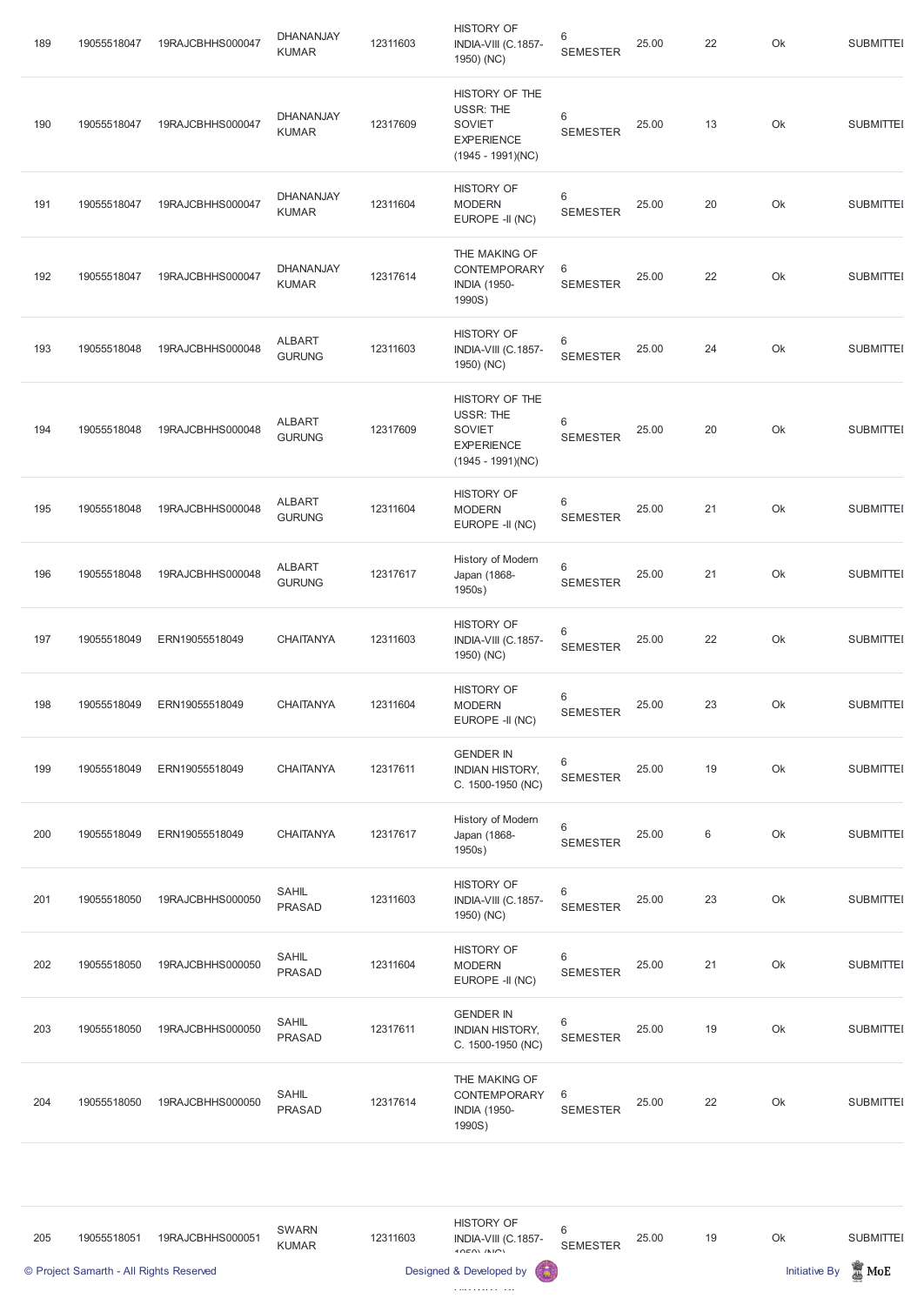| 206 | 19055518051 | 19RAJCBHHS000051 | <b>SWARN</b><br><b>KUMAR</b>       | 12311604 | <b>LINE LOTAL</b><br><b>MODERN</b><br>EUROPE -II (NC)                                           | 6<br><b>SEMESTER</b>       | 25.00 | 0          | Ok | <b>SUBMITTEI</b> |
|-----|-------------|------------------|------------------------------------|----------|-------------------------------------------------------------------------------------------------|----------------------------|-------|------------|----|------------------|
| 207 | 19055518051 | 19RAJCBHHS000051 | <b>SWARN</b><br><b>KUMAR</b>       | 12317611 | <b>GENDER IN</b><br><b>INDIAN HISTORY,</b><br>C. 1500-1950 (NC)                                 | 6<br><b>SEMESTER</b>       | 25.00 | 12         | Ok | <b>SUBMITTEI</b> |
| 208 | 19055518051 | 19RAJCBHHS000051 | <b>SWARN</b><br><b>KUMAR</b>       | 12317617 | History of Modern<br>Japan (1868-<br>1950s)                                                     | $\,6\,$<br><b>SEMESTER</b> | 25.00 | $\sqrt{5}$ | Ok | <b>SUBMITTEI</b> |
| 209 | 19055518052 | 19RAJCBHHS000052 | <b>MAHESH</b><br><b>KUMAR SHAH</b> | 12311603 | <b>HISTORY OF</b><br>INDIA-VIII (C.1857-<br>1950) (NC)                                          | 6<br><b>SEMESTER</b>       | 25.00 | 22         | Ok | <b>SUBMITTEI</b> |
| 210 | 19055518052 | 19RAJCBHHS000052 | <b>MAHESH</b><br><b>KUMAR SHAH</b> | 12317609 | HISTORY OF THE<br>USSR: THE<br><b>SOVIET</b><br><b>EXPERIENCE</b><br>$(1945 - 1991)(NC)$        | 6<br><b>SEMESTER</b>       | 25.00 | 16         | Ok | <b>SUBMITTEI</b> |
| 211 | 19055518052 | 19RAJCBHHS000052 | <b>MAHESH</b><br><b>KUMAR SHAH</b> | 12311604 | <b>HISTORY OF</b><br><b>MODERN</b><br>EUROPE -II (NC)                                           | $\,6$<br><b>SEMESTER</b>   | 25.00 | 23         | Ok | <b>SUBMITTEI</b> |
| 212 | 19055518052 | 19RAJCBHHS000052 | <b>MAHESH</b><br><b>KUMAR SHAH</b> | 12317614 | THE MAKING OF<br><b>CONTEMPORARY</b><br><b>INDIA (1950-</b><br>1990S)                           | 6<br><b>SEMESTER</b>       | 25.00 | 20         | Ok | <b>SUBMITTEI</b> |
| 213 | 19055518053 | 19RAJCBHHS000053 | <b>SURAJ</b>                       | 12311603 | <b>HISTORY OF</b><br>INDIA-VIII (C.1857-<br>1950) (NC)                                          | 6<br><b>SEMESTER</b>       | 25.00 | 22         | Ok | <b>SUBMITTEI</b> |
| 214 | 19055518053 | 19RAJCBHHS000053 | <b>SURAJ</b>                       | 12317609 | HISTORY OF THE<br><b>USSR: THE</b><br><b>SOVIET</b><br><b>EXPERIENCE</b><br>$(1945 - 1991)(NC)$ | $\,6$<br><b>SEMESTER</b>   | 25.00 | 17         | Ok | <b>SUBMITTEI</b> |
| 215 | 19055518053 | 19RAJCBHHS000053 | <b>SURAJ</b>                       | 12311604 | <b>HISTORY OF</b><br><b>MODERN</b><br>EUROPE -II (NC)                                           | $\,6$<br><b>SEMESTER</b>   | 25.00 | 23         | Ok | <b>SUBMITTEI</b> |
| 216 | 19055518053 | 19RAJCBHHS000053 | <b>SURAJ</b>                       | 12317614 | THE MAKING OF<br>CONTEMPORARY<br><b>INDIA (1950-</b><br>1990S)                                  | 6<br><b>SEMESTER</b>       | 25.00 | 18         | Ok | <b>SUBMITTEI</b> |
| 217 | 19055518054 | ERN19055518054   | <b>SACHIN</b>                      | 12311603 | <b>HISTORY OF</b><br>INDIA-VIII (C.1857-<br>1950) (NC)                                          | $\,6$<br><b>SEMESTER</b>   | 25.00 | 21         | Ok | <b>SUBMITTEI</b> |
| 218 | 19055518054 | ERN19055518054   | <b>SACHIN</b>                      | 12311604 | <b>HISTORY OF</b><br><b>MODERN</b><br>EUROPE -II (NC)                                           | $\,6$<br><b>SEMESTER</b>   | 25.00 | 0          | Ok | <b>SUBMITTEI</b> |
| 219 | 19055518054 | ERN19055518054   | <b>SACHIN</b>                      | 12317611 | <b>GENDER IN</b><br><b>INDIAN HISTORY,</b><br>C. 1500-1950 (NC)                                 | 6<br><b>SEMESTER</b>       | 25.00 | 13         | Ok | <b>SUBMITTEI</b> |

| 220 | 19055518054                             | ERN19055518054   | <b>SACHIN</b>                     | 12317617 | History of Modern<br>Japan (1868-<br>1950s)                             | $6\phantom{1}$<br><b>SEMESTER</b> | 25.00 | 15 | Ok                   | <b>SUBMITTEI</b> |
|-----|-----------------------------------------|------------------|-----------------------------------|----------|-------------------------------------------------------------------------|-----------------------------------|-------|----|----------------------|------------------|
| 221 | 19055518055                             | 19RAJCBHHS000055 | <b>TENZIN PEMA</b><br><b>BAPU</b> | 12311603 | <b>HISTORY OF</b><br>INDIA-VIII (C.1857-<br>1950) (NC)                  | 6<br><b>SEMESTER</b>              | 25.00 | 22 | Ok                   | <b>SUBMITTEI</b> |
| 222 | 19055518055                             | 19RAJCBHHS000055 | <b>TENZIN PEMA</b><br><b>BAPU</b> | 12311604 | <b>HISTORY OF</b><br><b>MODERN</b><br>EUROPE -II (NC)                   | 6<br><b>SEMESTER</b>              | 25.00 | 23 | Ok                   | <b>SUBMITTEI</b> |
|     |                                         |                  |                                   |          |                                                                         |                                   |       |    |                      |                  |
| 223 | 19055518055                             | 19RAJCBHHS000055 | <b>TENZIN PEMA</b><br><b>BAPU</b> | 12317611 | <b>GENDER IN</b><br><b>INDIAN HISTORY,</b><br>$C$ $4E$ 00 $40E$ 0 $(N)$ | 6<br><b>SEMESTER</b>              | 25.00 | 20 | Ok                   | <b>SUBMITTEI</b> |
|     | © Project Samarth - All Rights Reserved |                  |                                   |          | 63<br>Designed & Developed by                                           |                                   |       |    | <b>Initiative By</b> | <b>MOE</b>       |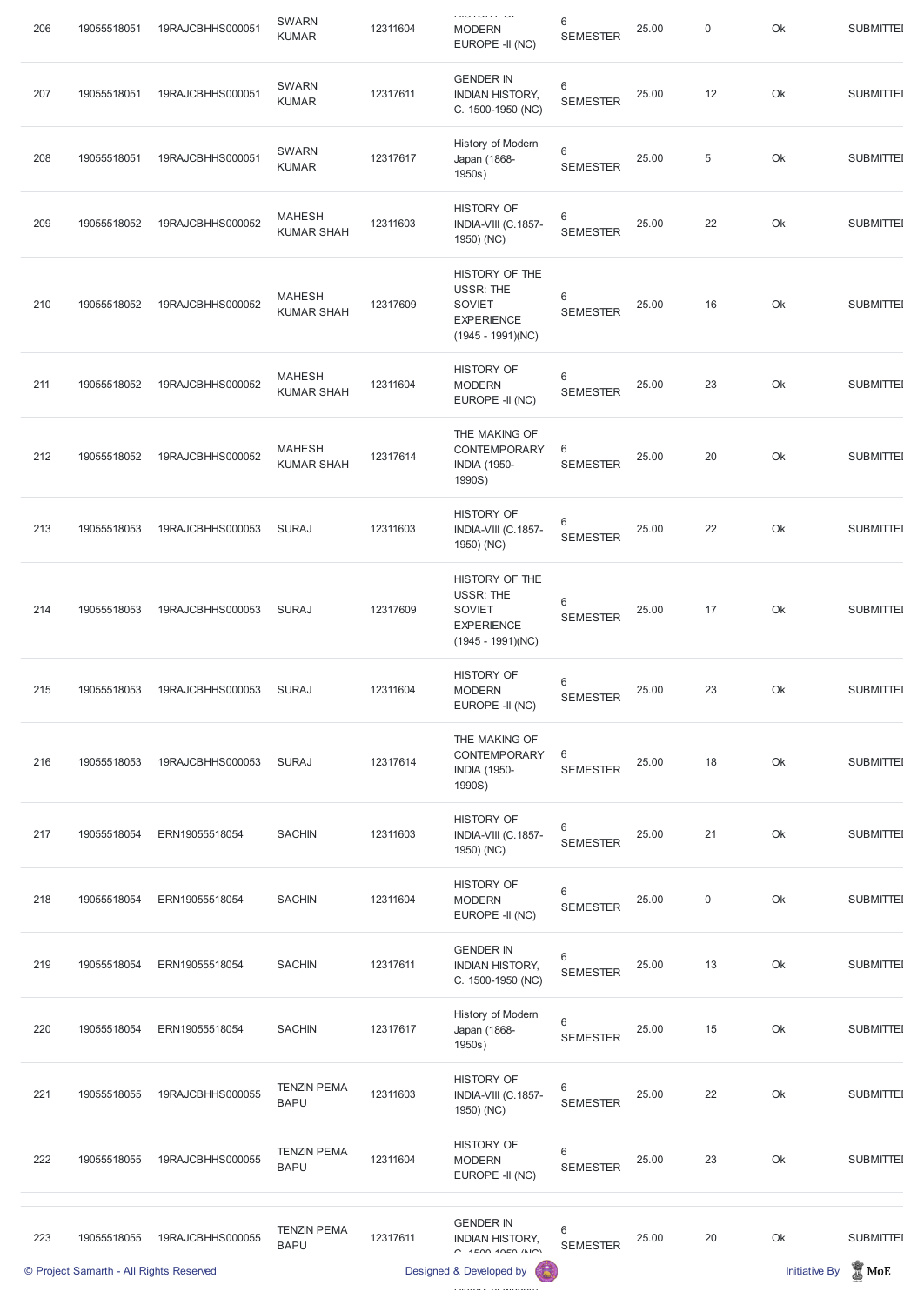| 224 | 19055518055 | 19RAJCBHHS000055 | <b>TENZIN PEMA</b><br><b>BAPU</b> | 12317617 | <b>I HOLDI J. DE IVIOUDITE</b><br>Japan (1868-<br>1950s)        | 6<br><b>SEMESTER</b>     | 25.00 | 19 | Ok | <b>SUBMITTEI</b> |
|-----|-------------|------------------|-----------------------------------|----------|-----------------------------------------------------------------|--------------------------|-------|----|----|------------------|
| 225 | 19055518056 | 19RAJCBHHS000056 | <b>NILOFAR</b>                    | 12311603 | <b>HISTORY OF</b><br>INDIA-VIII (C.1857-<br>1950) (NC)          | 6<br><b>SEMESTER</b>     | 25.00 | 22 | Ok | <b>SUBMITTEI</b> |
| 226 | 19055518056 | 19RAJCBHHS000056 | <b>NILOFAR</b>                    | 12311604 | <b>HISTORY OF</b><br><b>MODERN</b><br>EUROPE -II (NC)           | 6<br><b>SEMESTER</b>     | 25.00 | 20 | Ok | <b>SUBMITTEI</b> |
| 227 | 19055518056 | 19RAJCBHHS000056 | <b>NILOFAR</b>                    | 12317611 | <b>GENDER IN</b><br><b>INDIAN HISTORY,</b><br>C. 1500-1950 (NC) | 6<br><b>SEMESTER</b>     | 25.00 | 18 | Ok | <b>SUBMITTEI</b> |
| 228 | 19055518056 | 19RAJCBHHS000056 | <b>NILOFAR</b>                    | 12317614 | THE MAKING OF<br>CONTEMPORARY<br><b>INDIA (1950-</b><br>1990S)  | 6<br><b>SEMESTER</b>     | 25.00 | 20 | Ok | <b>SUBMITTEI</b> |
| 229 | 19055518057 | 19RAJCBHHS000057 | <b>SHIVAM</b><br><b>KUMAR</b>     | 12311603 | <b>HISTORY OF</b><br>INDIA-VIII (C.1857-<br>1950) (NC)          | 6<br><b>SEMESTER</b>     | 25.00 | 22 | Ok | <b>SUBMITTEI</b> |
| 230 | 19055518057 | 19RAJCBHHS000057 | <b>SHIVAM</b><br><b>KUMAR</b>     | 12311604 | <b>HISTORY OF</b><br><b>MODERN</b><br>EUROPE -II (NC)           | 6<br><b>SEMESTER</b>     | 25.00 | 22 | Ok | <b>SUBMITTEI</b> |
| 231 | 19055518057 | 19RAJCBHHS000057 | <b>SHIVAM</b><br><b>KUMAR</b>     | 12317611 | <b>GENDER IN</b><br><b>INDIAN HISTORY,</b><br>C. 1500-1950 (NC) | $6\,$<br><b>SEMESTER</b> | 25.00 | 18 | Ok | <b>SUBMITTEI</b> |
| 232 | 19055518057 | 19RAJCBHHS000057 | <b>SHIVAM</b><br><b>KUMAR</b>     | 12317614 | THE MAKING OF<br>CONTEMPORARY<br><b>INDIA (1950-</b><br>1990S)  | 6<br><b>SEMESTER</b>     | 25.00 | 22 | Ok | <b>SUBMITTEI</b> |
| 233 | 19055518058 | 19RAJCBHHS000058 | <b>MEGHA</b><br><b>PANDEY</b>     | 12311603 | <b>HISTORY OF</b><br>INDIA-VIII (C.1857-<br>1950) (NC)          | 6<br><b>SEMESTER</b>     | 25.00 | 22 | Ok | <b>SUBMITTEI</b> |
| 234 | 19055518058 | 19RAJCBHHS000058 | <b>MEGHA</b><br><b>PANDEY</b>     | 12311604 | <b>HISTORY OF</b><br><b>MODERN</b><br>EUROPE -II (NC)           | 6<br><b>SEMESTER</b>     | 25.00 | 22 | Ok | <b>SUBMITTEI</b> |
| 235 | 19055518058 | 19RAJCBHHS000058 | <b>MEGHA</b><br><b>PANDEY</b>     | 12317611 | <b>GENDER IN</b><br><b>INDIAN HISTORY,</b><br>C. 1500-1950 (NC) | 6<br><b>SEMESTER</b>     | 25.00 | 19 | Ok | <b>SUBMITTEI</b> |
| 236 | 19055518058 | 19RAJCBHHS000058 | <b>MEGHA</b><br><b>PANDEY</b>     | 12317617 | History of Modern<br>Japan (1868-<br>1950s)                     | 6<br><b>SEMESTER</b>     | 25.00 | 17 | Ok | <b>SUBMITTEI</b> |
| 237 | 19055518059 | 19RAJCBHHS000059 | <b>HARDIK</b><br><b>ANAND</b>     | 12311603 | <b>HISTORY OF</b><br>INDIA-VIII (C.1857-<br>1950) (NC)          | 6<br><b>SEMESTER</b>     | 25.00 | 22 | Ok | <b>SUBMITTEI</b> |
| 238 | 19055518059 | 19RAJCBHHS000059 | <b>HARDIK</b><br><b>ANAND</b>     | 12311604 | <b>HISTORY OF</b><br><b>MODERN</b><br>FUDODE IL (NO)            | 6<br><b>SEMESTER</b>     | 25.00 | 20 | Ok | <b>SUBMITTEI</b> |

| 239 | 19055518059 | 19RAJCBHHS000059 | <b>HARDIK</b><br><b>ANAND</b> | 12317611 | <b>GENDER IN</b><br><b>INDIAN HISTORY,</b><br>C. 1500-1950 (NC)       | 6<br><b>SEMESTER</b>  | 25.00 | 21 | Ok | <b>SUBMITTEI</b> |
|-----|-------------|------------------|-------------------------------|----------|-----------------------------------------------------------------------|-----------------------|-------|----|----|------------------|
| 240 | 19055518059 | 19RAJCBHHS000059 | <b>HARDIK</b><br><b>ANAND</b> | 12317614 | THE MAKING OF<br><b>CONTEMPORARY</b><br><b>INDIA (1950-</b><br>1990S) | -6<br><b>SEMESTER</b> | 25.00 | 23 | Ok | <b>SUBMITTEI</b> |

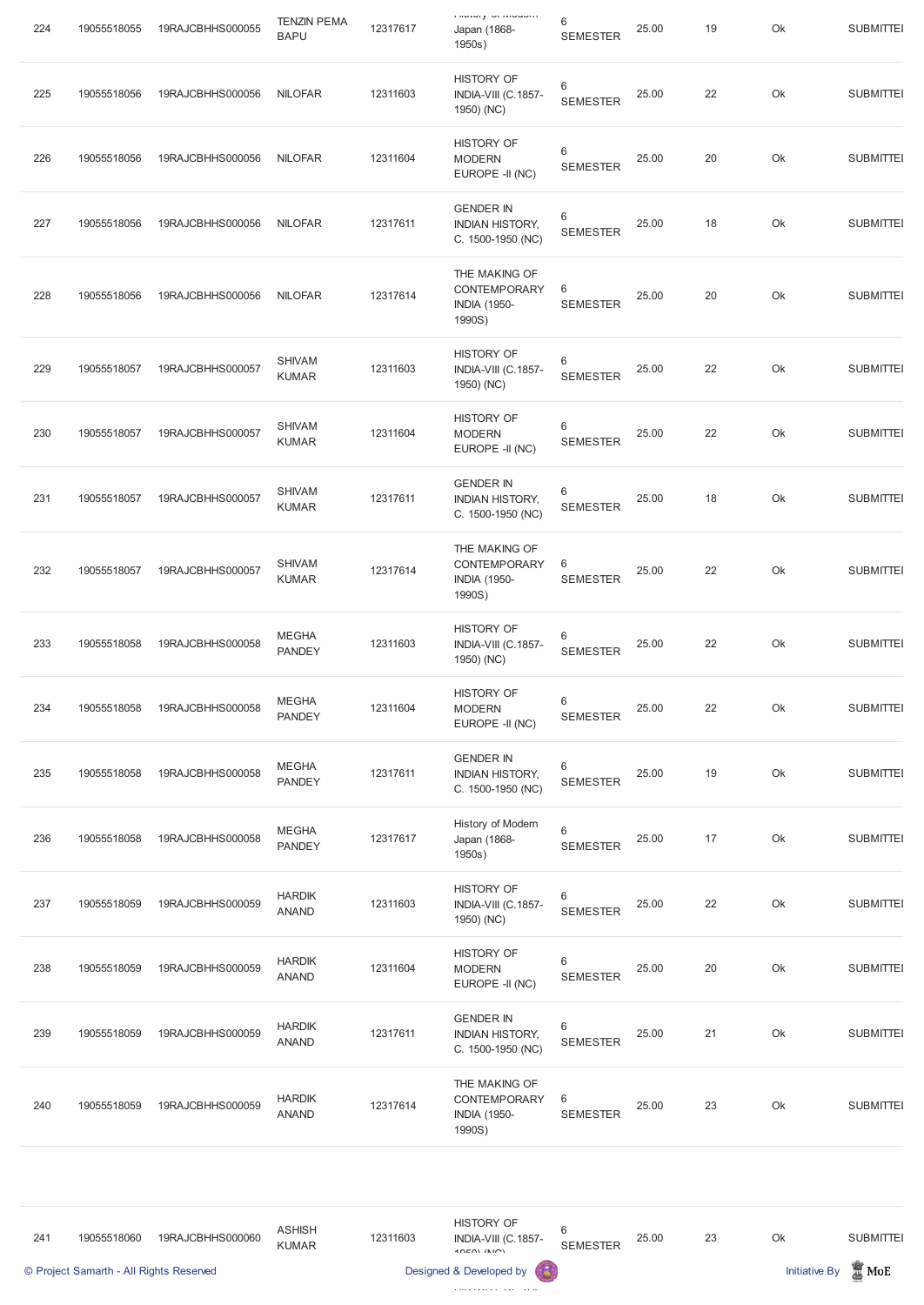|     | © Project Samarth - All Rights Reserved |                                   |                                  |          | Designed & Developed by                                                                           |                          |       |                | <b>Initiative By</b> | $\mathbb Z$ MoE   |
|-----|-----------------------------------------|-----------------------------------|----------------------------------|----------|---------------------------------------------------------------------------------------------------|--------------------------|-------|----------------|----------------------|-------------------|
| OIO | 100EEL100A                              | <b><i>ANDA ICDULLE ANAMEE</i></b> | <b>NICLIA</b>                    | 10017200 | HISTORY OF THE<br><b>USSR: THE</b><br><b>COVIET</b>                                               | 6                        | OF UU | 4C             | $\cap$               | <b>CLIDMITTEI</b> |
| 257 | 19055518064                             | 19RAJCBHHS000065                  | <b>NISHA</b>                     | 12311603 | <b>HISTORY OF</b><br>INDIA-VIII (C.1857-<br>1950) (NC)                                            | 6<br><b>SEMESTER</b>     | 25.00 | 21             | Ok                   | <b>SUBMITTEI</b>  |
| 256 | 19055518063                             | ERN19055518063                    | SHUBHODEEP<br><b>DUTTA</b>       | 12317617 | History of Modern<br>Japan (1868-<br>1950s)                                                       | 6<br><b>SEMESTER</b>     | 25.00 | 20             | Ok                   | <b>SUBMITTEI</b>  |
| 255 | 19055518063                             | ERN19055518063                    | SHUBHODEEP<br><b>DUTTA</b>       | 12311604 | <b>HISTORY OF</b><br><b>MODERN</b><br>EUROPE -II (NC)                                             | $\,6$<br><b>SEMESTER</b> | 25.00 | 23             | Ok                   | <b>SUBMITTEI</b>  |
| 254 | 19055518063                             | ERN19055518063                    | SHUBHODEEP<br><b>DUTTA</b>       | 12317609 | HISTORY OF THE<br><b>USSR: THE</b><br>SOVIET<br><b>EXPERIENCE</b><br>$(1945 - 1991)(NC)$          | $6\,$<br><b>SEMESTER</b> | 25.00 | 21             | Ok                   | <b>SUBMITTEI</b>  |
| 253 | 19055518063                             | ERN19055518063                    | SHUBHODEEP<br><b>DUTTA</b>       | 12311603 | <b>HISTORY OF</b><br>INDIA-VIII (C.1857-<br>1950) (NC)                                            | $6\,$<br><b>SEMESTER</b> | 25.00 | 22             | Ok                   | <b>SUBMITTEI</b>  |
| 252 | 19055518062                             | ERN19055518062                    | <b>MANVENDRA</b><br><b>SINGH</b> | 12317614 | THE MAKING OF<br>CONTEMPORARY<br><b>INDIA (1950-</b><br>1990S)                                    | 6<br><b>SEMESTER</b>     | 25.00 | $\overline{0}$ | Ok                   | <b>SUBMITTEI</b>  |
| 251 | 19055518062                             | ERN19055518062                    | <b>MANVENDRA</b><br><b>SINGH</b> | 12317609 | HISTORY OF THE<br><b>USSR: THE</b><br><b>SOVIET</b><br><b>EXPERIENCE</b><br>$(1945 - 1991)(NC)$   | $\,6$<br><b>SEMESTER</b> | 25.00 | 16             | Ok                   | <b>SUBMITTEI</b>  |
| 250 | 19055518062                             | ERN19055518062                    | <b>MANVENDRA</b><br><b>SINGH</b> | 12311604 | <b>HISTORY OF</b><br><b>MODERN</b><br>EUROPE -II (NC)                                             | 6<br><b>SEMESTER</b>     | 25.00 | 23             | Ok                   | <b>SUBMITTEI</b>  |
| 249 | 19055518062                             | ERN19055518062                    | <b>MANVENDRA</b><br><b>SINGH</b> | 12311603 | <b>HISTORY OF</b><br>INDIA-VIII (C.1857-<br>1950) (NC)                                            | 6<br><b>SEMESTER</b>     | 25.00 | 22             | Ok                   | <b>SUBMITTEI</b>  |
| 248 | 19055518061                             | 19RAJCBHHS000061                  | <b>SHIVAM</b><br><b>KUMAR</b>    | 12317614 | THE MAKING OF<br>CONTEMPORARY<br><b>INDIA (1950-</b><br>1990S)                                    | 6<br><b>SEMESTER</b>     | 25.00 | 22             | Ok                   | <b>SUBMITTEI</b>  |
| 247 | 19055518061                             | 19RAJCBHHS000061                  | <b>SHIVAM</b><br><b>KUMAR</b>    | 12317611 | <b>GENDER IN</b><br><b>INDIAN HISTORY,</b><br>C. 1500-1950 (NC)                                   | $6\,$<br><b>SEMESTER</b> | 25.00 | 18             | Ok                   | <b>SUBMITTEI</b>  |
| 246 | 19055518061                             | 19RAJCBHHS000061                  | <b>SHIVAM</b><br><b>KUMAR</b>    | 12311604 | <b>HISTORY OF</b><br><b>MODERN</b><br>EUROPE -II (NC)                                             | $6\,$<br><b>SEMESTER</b> | 25.00 | 20             | Ok                   | <b>SUBMITTEI</b>  |
| 245 | 19055518061                             | 19RAJCBHHS000061                  | <b>SHIVAM</b><br><b>KUMAR</b>    | 12311603 | <b>HISTORY OF</b><br>INDIA-VIII (C.1857-<br>1950) (NC)                                            | $6\,$<br><b>SEMESTER</b> | 25.00 | 19             | Ok                   | <b>SUBMITTEI</b>  |
| 244 | 19055518060                             | 19RAJCBHHS000060                  | <b>ASHISH</b><br><b>KUMAR</b>    | 12317617 | History of Modern<br>Japan (1868-<br>1950s)                                                       | $6\,$<br><b>SEMESTER</b> | 25.00 | 19             | Ok                   | <b>SUBMITTEI</b>  |
| 243 | 19055518060                             | 19RAJCBHHS000060                  | <b>ASHISH</b><br><b>KUMAR</b>    | 12311604 | <b>HISTORY OF</b><br><b>MODERN</b><br>EUROPE -II (NC)                                             | 6<br><b>SEMESTER</b>     | 25.00 | 20             | Ok                   | <b>SUBMITTEI</b>  |
| 242 | 19055518060                             | 19RAJCBHHS000060                  | <b>ASHISH</b><br><b>KUMAR</b>    | 12317609 | שווה וטרומוסוטות<br><b>USSR: THE</b><br><b>SOVIET</b><br><b>EXPERIENCE</b><br>$(1945 - 1991)(NC)$ | 6<br><b>SEMESTER</b>     | 25.00 | 21             | Ok                   | <b>SUBMITTEI</b>  |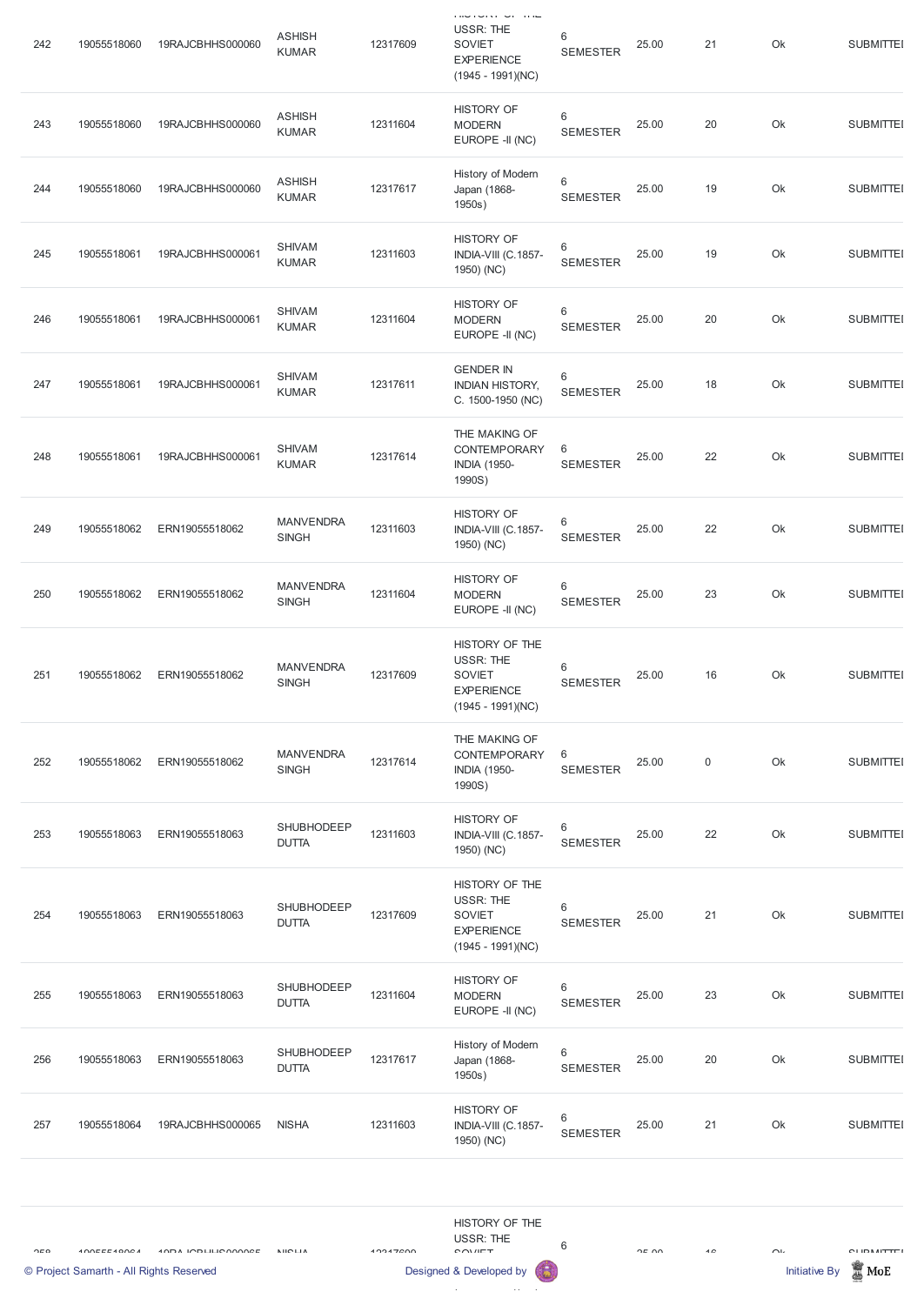| 259 | 19055518064                             | 19RAJCBHHS000065 | <b>NISHA</b>                   | 12311604                | <b>HISTORY OF</b><br><b>MODERN</b><br>EUROPE -II (NC)                                           | $\,6\,$<br><b>SEMESTER</b>         | 25.00 | 21                   | Ok              | <b>SUBMITTEI</b> |
|-----|-----------------------------------------|------------------|--------------------------------|-------------------------|-------------------------------------------------------------------------------------------------|------------------------------------|-------|----------------------|-----------------|------------------|
| 260 | 19055518064                             | 19RAJCBHHS000065 | <b>NISHA</b>                   | 12317617                | History of Modern<br>Japan (1868-<br>1950s)                                                     | $\,6\,$<br><b>SEMESTER</b>         | 25.00 | 12                   | Ok              | <b>SUBMITTEI</b> |
| 261 | 19055518065                             | 19RAJCBHHS000066 | <b>NADEEM</b><br><b>IQBAL</b>  | 12311603                | <b>HISTORY OF</b><br>INDIA-VIII (C.1857-<br>1950) (NC)                                          | $\,6\,$<br><b>SEMESTER</b>         | 25.00 | 23                   | Ok              | <b>SUBMITTEI</b> |
| 262 | 19055518065                             | 19RAJCBHHS000066 | <b>NADEEM</b><br><b>IQBAL</b>  | 12317609                | HISTORY OF THE<br><b>USSR: THE</b><br><b>SOVIET</b><br><b>EXPERIENCE</b><br>$(1945 - 1991)(NC)$ | $6\phantom{1}$<br><b>SEMESTER</b>  | 25.00 | 21                   | Ok              | <b>SUBMITTEI</b> |
| 263 | 19055518065                             | 19RAJCBHHS000066 | <b>NADEEM</b><br><b>IQBAL</b>  | 12311604                | <b>HISTORY OF</b><br><b>MODERN</b><br>EUROPE -II (NC)                                           | $\,6\,$<br><b>SEMESTER</b>         | 25.00 | 23                   | Ok              | <b>SUBMITTEI</b> |
| 264 | 19055518065                             | 19RAJCBHHS000066 | <b>NADEEM</b><br><b>IQBAL</b>  | 12317614                | THE MAKING OF<br>CONTEMPORARY<br><b>INDIA (1950-</b><br>1990S)                                  | $6\,$<br><b>SEMESTER</b>           | 25.00 | 18                   | Ok              | <b>SUBMITTEI</b> |
| 265 | 19055518066                             | ERN19055518066   | <b>DHRUV LAL</b>               | 12311603                | <b>HISTORY OF</b><br>INDIA-VIII (C.1857-<br>1950) (NC)                                          | $\,6\,$<br><b>SEMESTER</b>         | 25.00 | 19                   | Ok              | <b>SUBMITTEI</b> |
| 266 | 19055518066                             | ERN19055518066   | <b>DHRUV LAL</b>               | 12317609                | HISTORY OF THE<br><b>USSR: THE</b><br><b>SOVIET</b><br><b>EXPERIENCE</b><br>$(1945 - 1991)(NC)$ | $\,6\,$<br><b>SEMESTER</b>         | 25.00 | 17                   | Ok              | <b>SUBMITTEI</b> |
| 267 | 19055518066                             | ERN19055518066   | <b>DHRUV LAL</b>               | 12311604                | <b>HISTORY OF</b><br><b>MODERN</b><br>EUROPE -II (NC)                                           | $\,6\,$<br><b>SEMESTER</b>         | 25.00 | 23                   | Ok              | <b>SUBMITTEI</b> |
| 268 | 19055518066                             | ERN19055518066   | <b>DHRUV LAL</b>               | 12317617                | History of Modern<br>Japan (1868-<br>1950s)                                                     | $\,6\,$<br><b>SEMESTER</b>         | 25.00 | $\mathbf 0$          | Ok              | <b>SUBMITTEI</b> |
| 269 | 19055518067                             | 19RAJCBHHS000068 | <b>TUSHAR</b><br><b>DAHIYA</b> | 12311603                | <b>HISTORY OF</b><br>INDIA-VIII (C.1857-<br>1950) (NC)                                          | $\,6\,$<br><b>SEMESTER</b>         | 25.00 | 20                   | Ok              | <b>SUBMITTEI</b> |
| 270 | 19055518067                             | 19RAJCBHHS000068 | <b>TUSHAR</b><br><b>DAHIYA</b> | 12311604                | <b>HISTORY OF</b><br><b>MODERN</b><br>EUROPE -II (NC)                                           | $\,6\,$<br><b>SEMESTER</b>         | 25.00 | 22                   | Ok              | <b>SUBMITTEI</b> |
| 271 | 19055518067                             | 19RAJCBHHS000068 | <b>TUSHAR</b><br><b>DAHIYA</b> | 12317611                | <b>GENDER IN</b><br><b>INDIAN HISTORY,</b><br>C. 1500-1950 (NC)                                 | $\,6\,$<br><b>SEMESTER</b>         | 25.00 | 19                   | Ok              | <b>SUBMITTEI</b> |
| 272 | 19055518067                             | 19RAJCBHHS000068 | <b>TUSHAR</b><br><b>DAHIYA</b> | 12317617                | History of Modern<br>Japan (1868-<br>1950s)                                                     | $\,6\,$<br><b>SEMESTER</b>         | 25.00 | 15                   | Ok              | <b>SUBMITTEI</b> |
| 273 | 19055518068                             | 19RAJCBHHS000069 | <b>DEEPAK</b><br><b>KUMAR</b>  | 12311603                | <b>HISTORY OF</b><br>INDIA-VIII (C.1857-<br>1950) (NC)                                          | $6\phantom{1}6$<br><b>SEMESTER</b> | 25.00 | 23                   | Ok              | <b>SUBMITTEI</b> |
| 274 | 19055518068                             | 19RAJCBHHS000069 | <b>DEEPAK</b><br><b>KUMAR</b>  | 12317609                | HISTORY OF THE<br><b>USSR: THE</b><br><b>SOVIET</b><br><b>EXPERIENCE</b><br>$(1945 - 1991)(NC)$ | $6\phantom{1}6$<br><b>SEMESTER</b> | 25.00 | 16                   | Ok              | <b>SUBMITTEI</b> |
|     |                                         |                  |                                |                         |                                                                                                 |                                    |       |                      |                 |                  |
| 275 | 19055518068                             | 19RAJCBHHS000069 | <b>DEEPAK</b><br><b>KUMAR</b>  | 12311604                | <b>HISTORY OF</b><br><b>MODERN</b><br>ELIDADE IL (NO)                                           | $6\phantom{1}6$<br><b>SEMESTER</b> | 25.00 | 23                   | Ok              | <b>SUBMITTEI</b> |
|     | © Project Samarth - All Rights Reserved |                  |                                | Designed & Developed by |                                                                                                 |                                    |       | <b>Initiative By</b> | $\mathbb Z$ MoE |                  |

 $\langle \hat{N} \rangle$  ( ) and ) and  $\langle \hat{N} \rangle$  ( ) and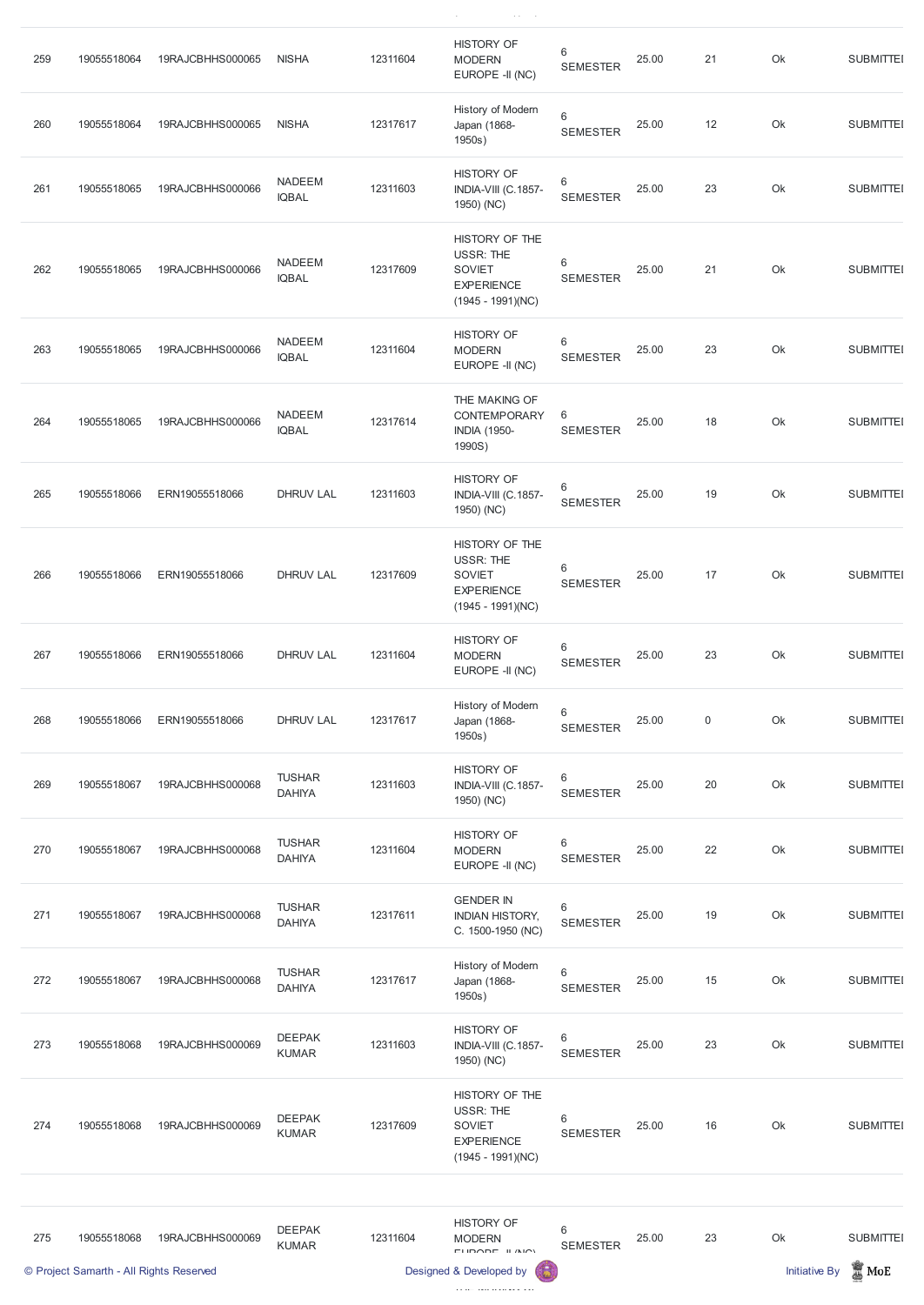| 276 | 19055518068 | 19RAJCBHHS000069 | <b>DEEPAK</b><br><b>KUMAR</b> | 12317614 | <b>DE DE DE LA SERVIT EN LA</b><br>CONTEMPORARY<br><b>INDIA (1950-</b><br>1990S)                | 6<br><b>SEMESTER</b>     | 25.00 | 18 | Ok | <b>SUBMITTEI</b> |
|-----|-------------|------------------|-------------------------------|----------|-------------------------------------------------------------------------------------------------|--------------------------|-------|----|----|------------------|
| 277 | 19055518069 | 19RAJCBHHS000070 | <b>ANSHU</b><br><b>KUMARI</b> | 12311603 | <b>HISTORY OF</b><br>INDIA-VIII (C.1857-<br>1950) (NC)                                          | 6<br><b>SEMESTER</b>     | 25.00 | 22 | Ok | <b>SUBMITTEI</b> |
| 278 | 19055518069 | 19RAJCBHHS000070 | <b>ANSHU</b><br><b>KUMARI</b> | 12317609 | HISTORY OF THE<br><b>USSR: THE</b><br><b>SOVIET</b><br><b>EXPERIENCE</b><br>$(1945 - 1991)(NC)$ | 6<br><b>SEMESTER</b>     | 25.00 | 17 | Ok | <b>SUBMITTEI</b> |
| 279 | 19055518069 | 19RAJCBHHS000070 | <b>ANSHU</b><br><b>KUMARI</b> | 12311604 | <b>HISTORY OF</b><br><b>MODERN</b><br>EUROPE -II (NC)                                           | 6<br><b>SEMESTER</b>     | 25.00 | 23 | Ok | <b>SUBMITTEI</b> |
| 280 | 19055518069 | 19RAJCBHHS000070 | <b>ANSHU</b><br><b>KUMARI</b> | 12317614 | THE MAKING OF<br>CONTEMPORARY<br><b>INDIA (1950-</b><br>1990S)                                  | 6<br><b>SEMESTER</b>     | 25.00 | 19 | Ok | <b>SUBMITTEI</b> |
| 281 | 19055518070 | 19RAJCBHHS000071 | PREETI<br><b>KUMARI</b>       | 12311603 | <b>HISTORY OF</b><br>INDIA-VIII (C.1857-<br>1950) (NC)                                          | 6<br><b>SEMESTER</b>     | 25.00 | 22 | Ok | <b>SUBMITTEI</b> |
| 282 | 19055518070 | 19RAJCBHHS000071 | PREETI<br><b>KUMARI</b>       | 12317609 | HISTORY OF THE<br><b>USSR: THE</b><br><b>SOVIET</b><br><b>EXPERIENCE</b><br>$(1945 - 1991)(NC)$ | 6<br><b>SEMESTER</b>     | 25.00 | 16 | Ok | <b>SUBMITTEI</b> |
| 283 | 19055518070 | 19RAJCBHHS000071 | PREETI<br><b>KUMARI</b>       | 12311604 | <b>HISTORY OF</b><br><b>MODERN</b><br>EUROPE -II (NC)                                           | $6\,$<br><b>SEMESTER</b> | 25.00 | 22 | Ok | <b>SUBMITTEI</b> |
| 284 | 19055518070 | 19RAJCBHHS000071 | PREETI<br><b>KUMARI</b>       | 12317614 | THE MAKING OF<br>CONTEMPORARY<br><b>INDIA (1950-</b><br>1990S)                                  | 6<br><b>SEMESTER</b>     | 25.00 | 18 | Ok | <b>SUBMITTEI</b> |
| 285 | 19055518071 | 19RAJCBHHS000072 | PREETI                        | 12311603 | <b>HISTORY OF</b><br>INDIA-VIII (C.1857-<br>1950) (NC)                                          | 6<br><b>SEMESTER</b>     | 25.00 | 23 | Ok | <b>SUBMITTEI</b> |
| 286 | 19055518071 | 19RAJCBHHS000072 | PREETI                        | 12317609 | HISTORY OF THE<br>USSR: THE<br><b>SOVIET</b><br><b>EXPERIENCE</b><br>$(1945 - 1991)(NC)$        | 6<br><b>SEMESTER</b>     | 25.00 | 16 | Ok | <b>SUBMITTEI</b> |
| 287 | 19055518071 | 19RAJCBHHS000072 | PREETI                        | 12311604 | <b>HISTORY OF</b><br><b>MODERN</b><br>EUROPE -II (NC)                                           | 6<br><b>SEMESTER</b>     | 25.00 | 23 | Ok | <b>SUBMITTEI</b> |
| 288 | 19055518071 | 19RAJCBHHS000072 | PREETI                        | 12317614 | THE MAKING OF<br><b>CONTEMPORARY</b><br><b>INDIA (1950-</b><br>1990S)                           | 6<br><b>SEMESTER</b>     | 25.00 | 18 | Ok | <b>SUBMITTEI</b> |

| 289 | 19055518072 | 19RAJCBHHS000073 | SALONI | 12311603 | <b>HISTORY OF</b><br><b>INDIA-VIII (C.1857-</b><br>1950) (NC)                            | 6<br><b>SEMESTER</b> | 25.00 | 23 | Ok | <b>SUBMITTEI</b> |
|-----|-------------|------------------|--------|----------|------------------------------------------------------------------------------------------|----------------------|-------|----|----|------------------|
| 290 | 19055518072 | 19RAJCBHHS000073 | SALONI | 12317609 | HISTORY OF THE<br>USSR: THE<br><b>SOVIET</b><br><b>EXPERIENCE</b><br>$(1945 - 1991)(NC)$ | 6<br><b>SEMESTER</b> | 25.00 | 21 | Ok | <b>SUBMITTEI</b> |